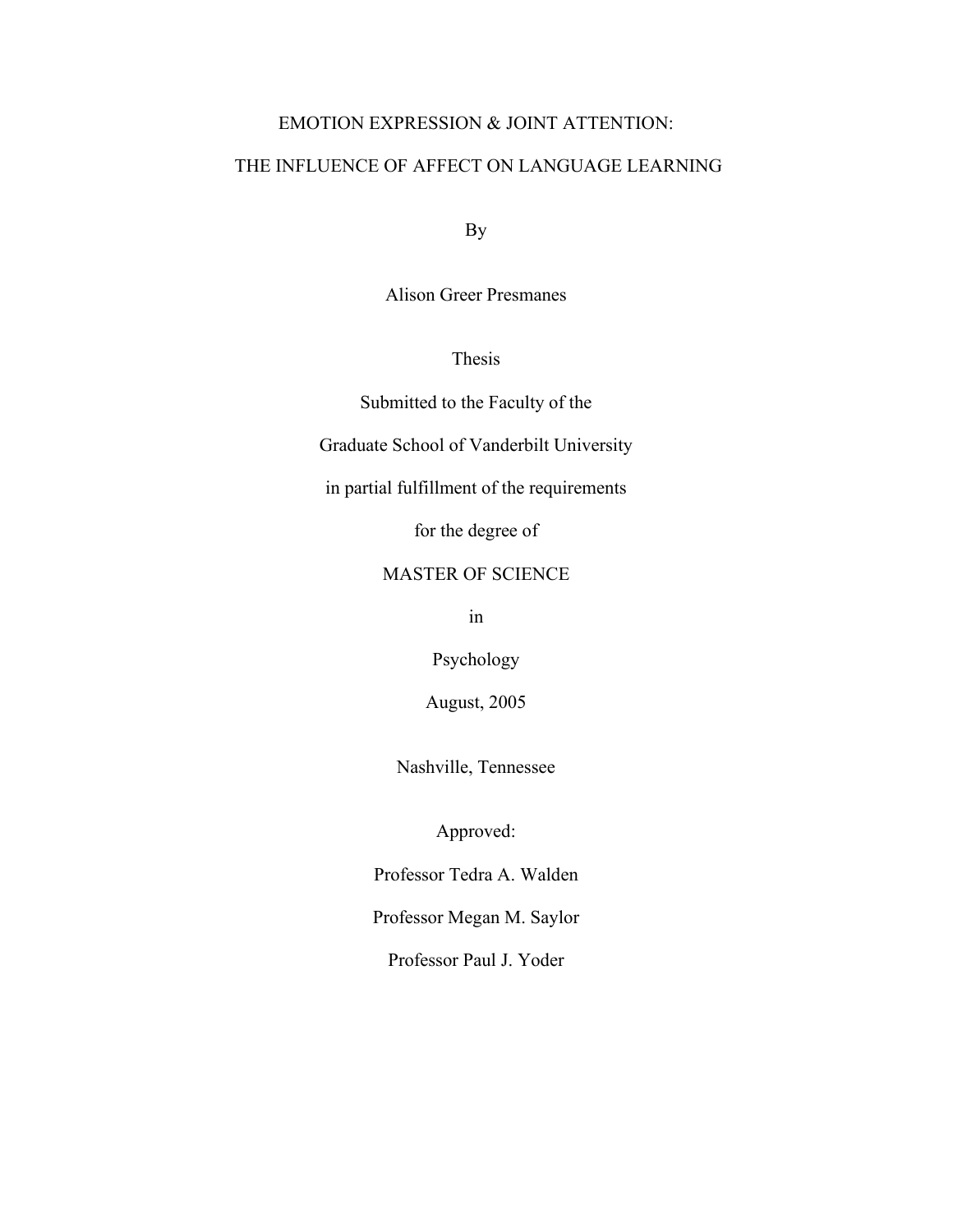#### ACKNOWLEDGEMENTS

This thesis would not have been possible without a pre-doctoral training grant through NIH (NRSA, T32 HD07226) and a Peabody Graduate Honors Fellowship, both of which have financially supported my continuing education and research experience. The data presented in this thesis was collected as part of a grant from the National Institute of Child Health and Development, awarded to Dr. Wendy Stone (PI) and Dr. Tedra Walden and Dr. Paul Yoder (co-PIs). I am honored to be a part of their ongoing longitudinal study, and I feel privileged to work with all of the people involved. Thanks to all the dependable research assistants and undergraduates, past and present, who have dedicated their time and energy to data collection and coding.

I am especially grateful to my advisor, Dr. Tedra Walden, for her patience, professional guidance, and helpful comments on previous drafts of this thesis. In addition, I would like to thank Dr. Megan Saylor and Dr. Paul Yoder for their contributions as members of my thesis committee.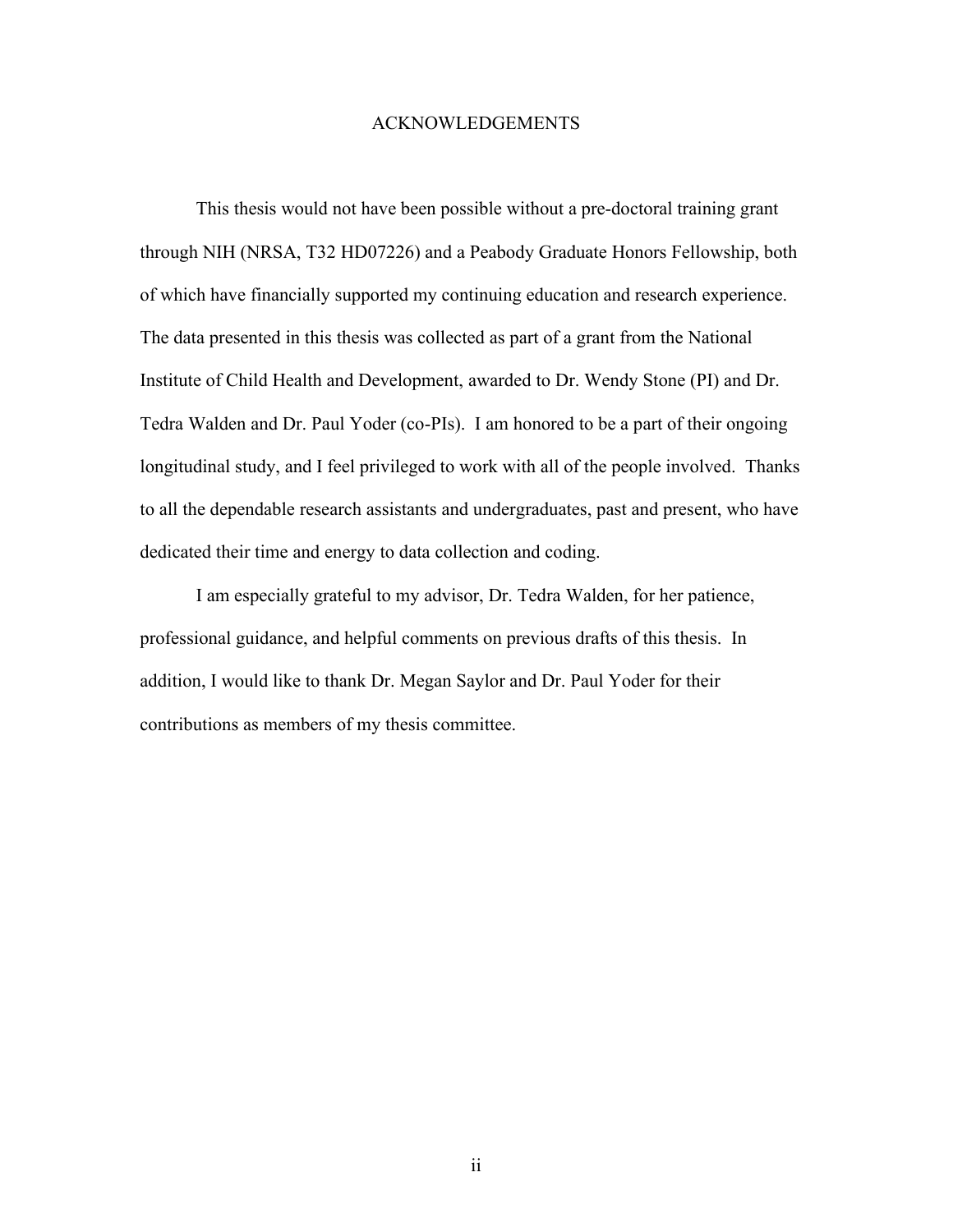# TABLE OF CONTENTS

| Chapter |  |
|---------|--|
|         |  |
|         |  |
|         |  |
|         |  |
|         |  |
|         |  |
|         |  |
|         |  |
|         |  |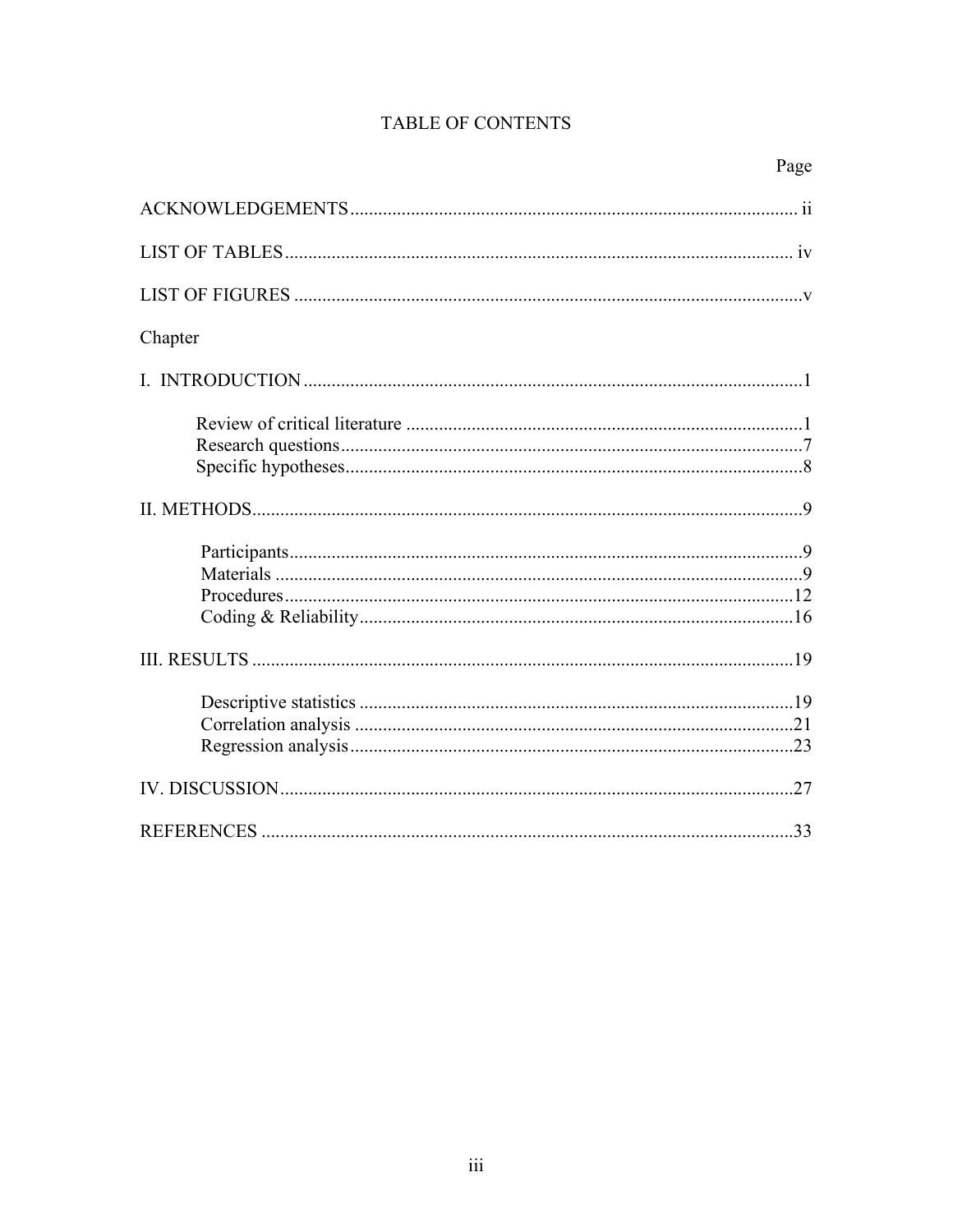# **LIST OF TABLES**

| Table | Page |
|-------|------|
| 1.    |      |
| 2.    |      |
| 3.    |      |
|       |      |
|       |      |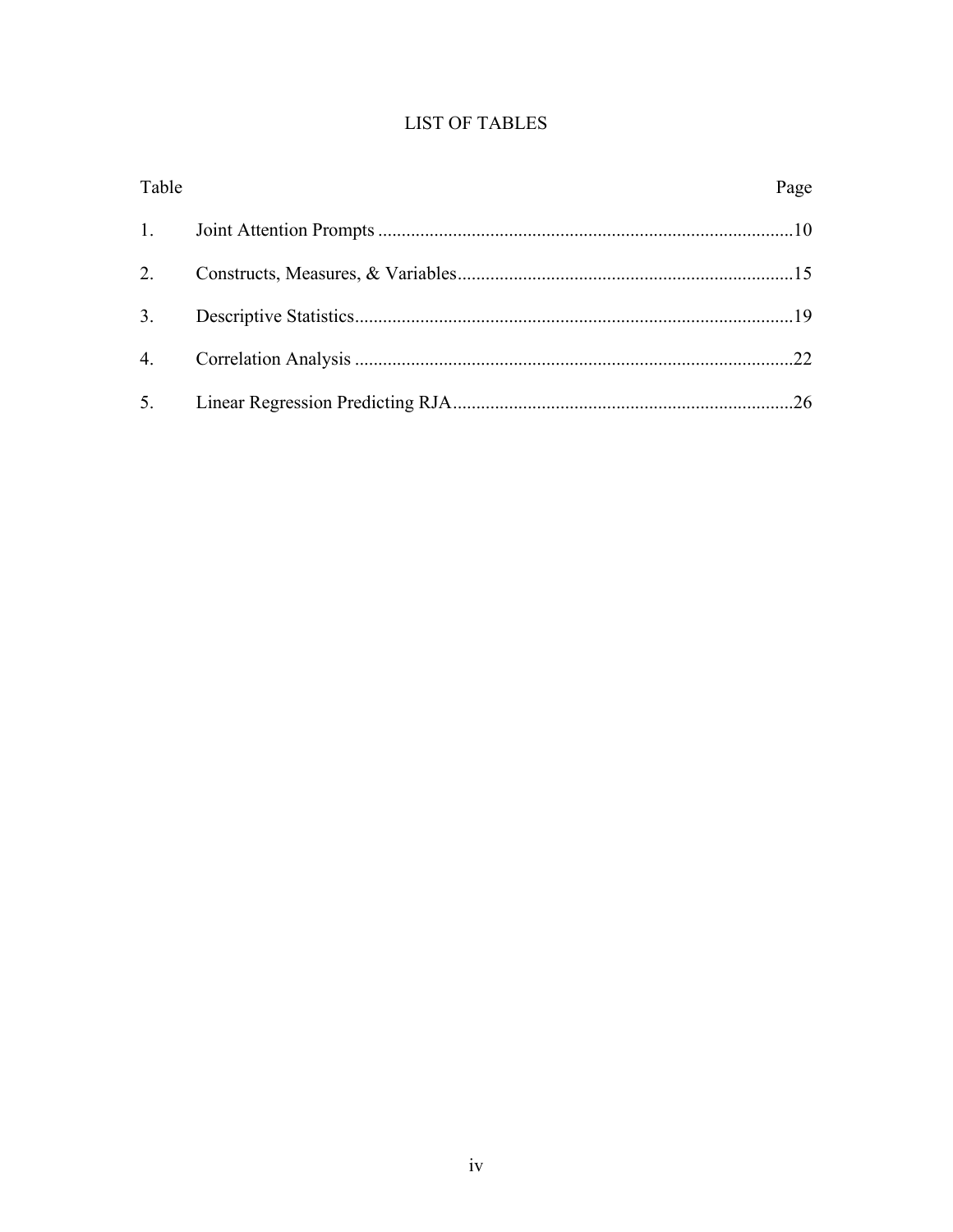# LIST OF FIGURES

| Figure | Page |
|--------|------|
|        |      |
|        |      |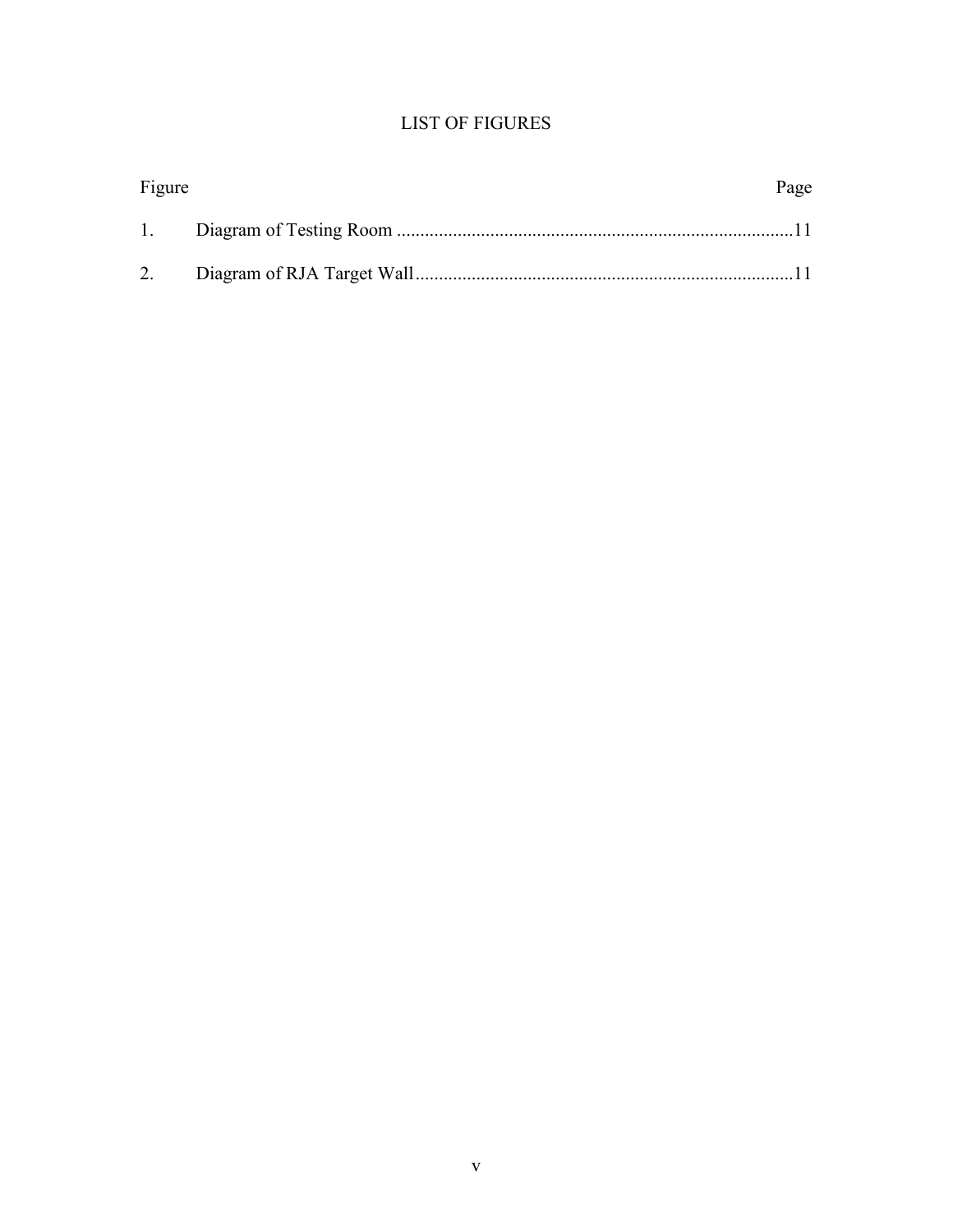#### CHAPTER I

#### **INTRODUCTION**

#### Review of Critical Literature

Over the course of the second year of life, infants develop rapidly in their ability to engage in joint attention with communicative partners (Carpenter, Nagell,  $\&$ Tomasello, 1998; Walden, Deak, Yale, & Lewis, under review). When engaged in joint attention, the infant and partner are simultaneously focused on the same object or event, while maintaining a shared awareness of the other person's mutual focus (Markus et al., 2000). Infants can either initiate a joint attention episode by attempting to direct a social partner's attention, or infants can respond to a partner's joint attention bid by visually following the direction of the partner's gaze, often reinforced by a head turn, verbalizations, or a communicative gesture such as a point (Corkum & Moore, 1998). The ability to respond to joint attention (RJA) is the earliest emerging form of joint attention (Scaife & Bruner, 1975), though several studies have found significant individual variability in the timing and development of RJA (Carpenter et al., 1998, Mundy & Gomes, 1998; Slaughter & McConnell, 2003). Unfortunately, little is known about specific variables that contribute to these individual differences in RJA development (Vaughn et al., 2003). Recently, several researchers have emphasized the potential role of infant emotionality in the development of joint attention abilities such as RJA (Dixon & Smith, 2000; Vaughn et al., 2003). Though many researchers have analyzed affect expressions within joint attention episodes (Mundy et al., 1992; Venezia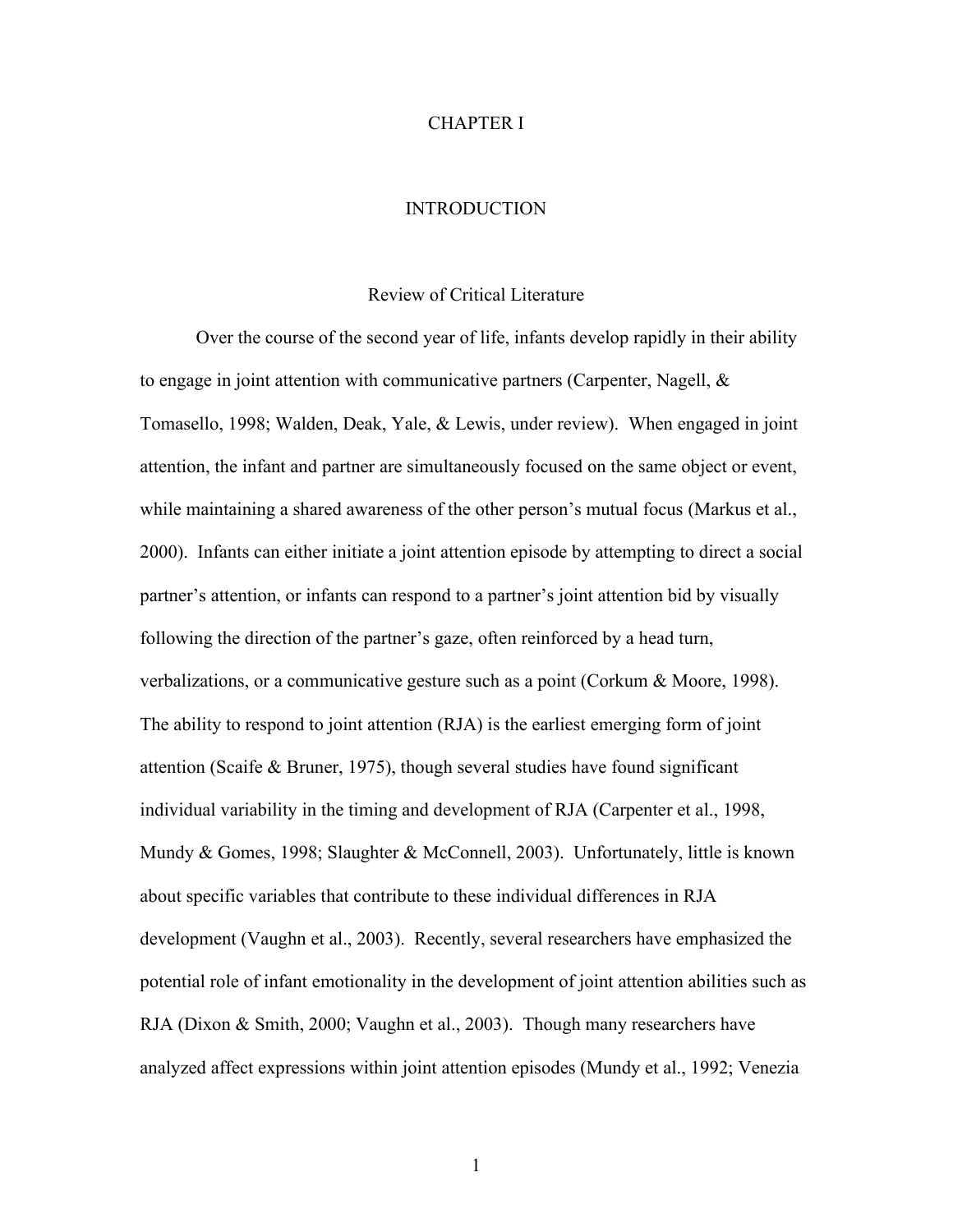et al., 2004), few studies have explored the possibility that certain aspects of infant emotionality outside of the context of joint engagement might be related to RJA development.

Previous theoretical accounts of joint attention development have tended to overlook affect in favor of social-cognitive processing explanations (Adamson & Russell, 1999; Vaughn et al., 2003). Indeed, much of the research on the development of joint attention has concentrated on RJA as early manifestations of intentional understanding and an awareness of others' minds (Baron-Cohen, 1991; Tomasello, 1995). While RJA has been found to be predictive of later social cognitive abilities, the developmental question of what factors predict or account for individual differences in RJA remains unanswered. Several researchers have noted that infants who frequently express or share positive affect might engage in more interactions with caregivers, which may facilitate subsequent joint attention and language (Adamson & Bakeman, 1985). An alternative possibility from research on linguistic development is that infants who maintain a more neutral affective state will have developmentally advanced RJA abilities. This hypothesis is based on a series of studies by Bloom and colleagues (1987, 1988), who observed that the more time one-year-old infants spent in neutral affective states, the earlier the onset of expressive language. Because RJA has been positively linked to language abilities (see Walden & Hurley, in press, for a review), affectively neutral infants may develop RJA earlier than more emotionally expressive infants.

Affect is often considered to be a temporary state of expression; operationally defined as behavioral manifestations of emotion that can be positive, negative, or neutral in valence (Bloom & Capatides, 1987). Infants differ noticeably in the valence and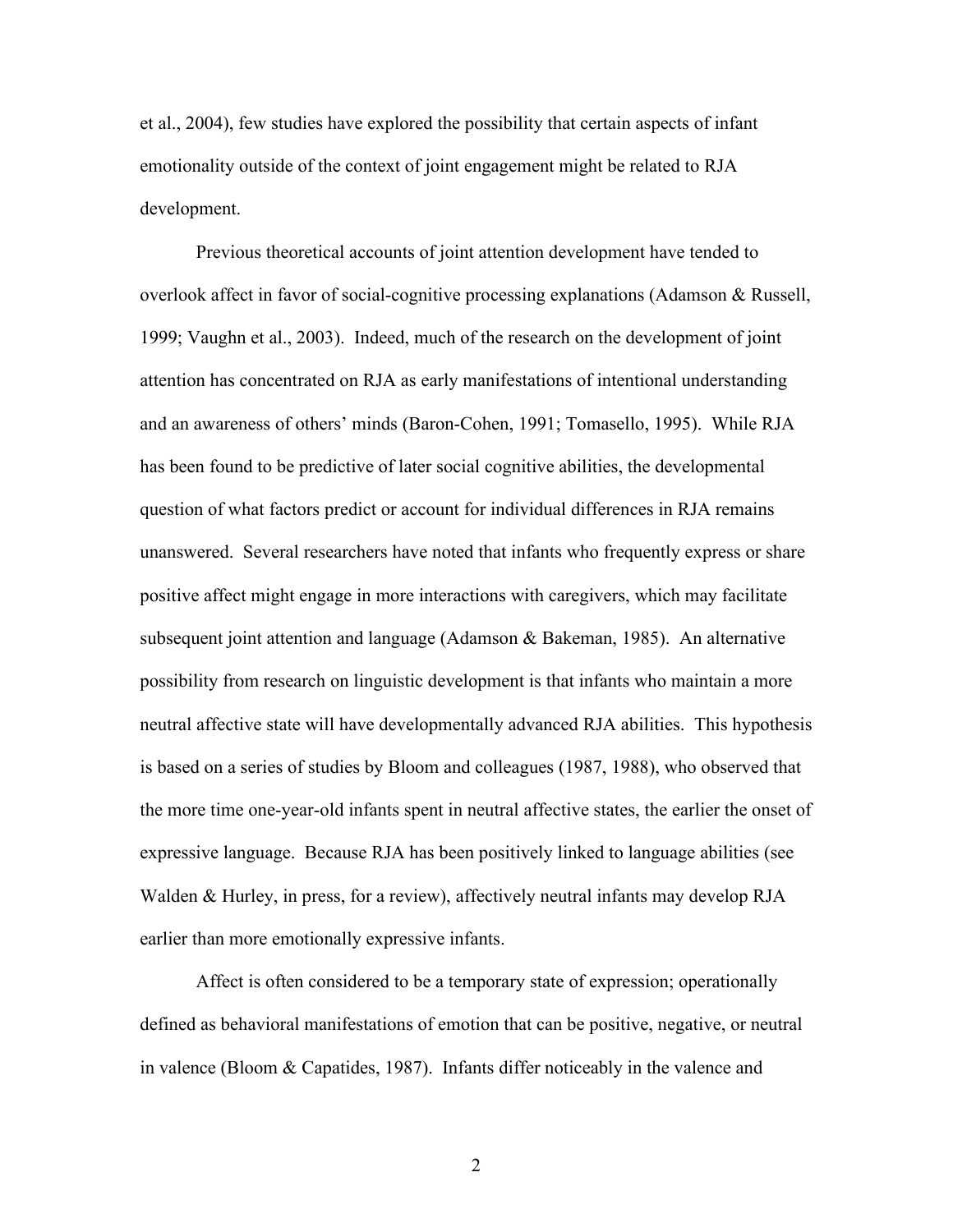intensity of their affective expressions, and Bloom and Capatides found that these individual differences in expressivity were linked to advances in linguistic development. In their study, infants' affect expressions were observed in the laboratory at the age of the infants' first words (mean = 13.6 months). Affect was measured from observed facial, vocal, and postural expressions during a one-hour play session with the mother present; the age of the infants' first words was determined by their first use of one conventional word at least twice, as reported by parents. Bloom and Capatides found that the percentage of time spent in neutral affect was negatively correlated with age at first words  $(r = -.70, p < .02)$ . In other words, the more time spent in non-neutral affect expression, the older the age of their first words.

In interpreting these results, Bloom and Capatides (1987) argue that emotional expression and language draw from the same finite pool of cognitive resources. According to their hypothesis, the processes involved in affect expression compete for the finite resources required for word learning. Researchers agree that, in the process of affect expression, infants engage in cognitive evaluations before generating and expressing emotions (Campos, Frankel, & Camras, 2004), and it is these evaluations that drain the infant's available cognitive resources (Bloom & Capatides, 1987). In contrast, neutral affect expression allows the infant to adopt a less effortful, contemplative reflective stance which frees the infant to allocate more cognitive effort to word learning (Bloom et al., 1988). Infants who experience more neutral affect may have more resources available to devote to learning because they expend less cognitive effort toward emotion generation and expression, relative to positively or negatively expressive infants.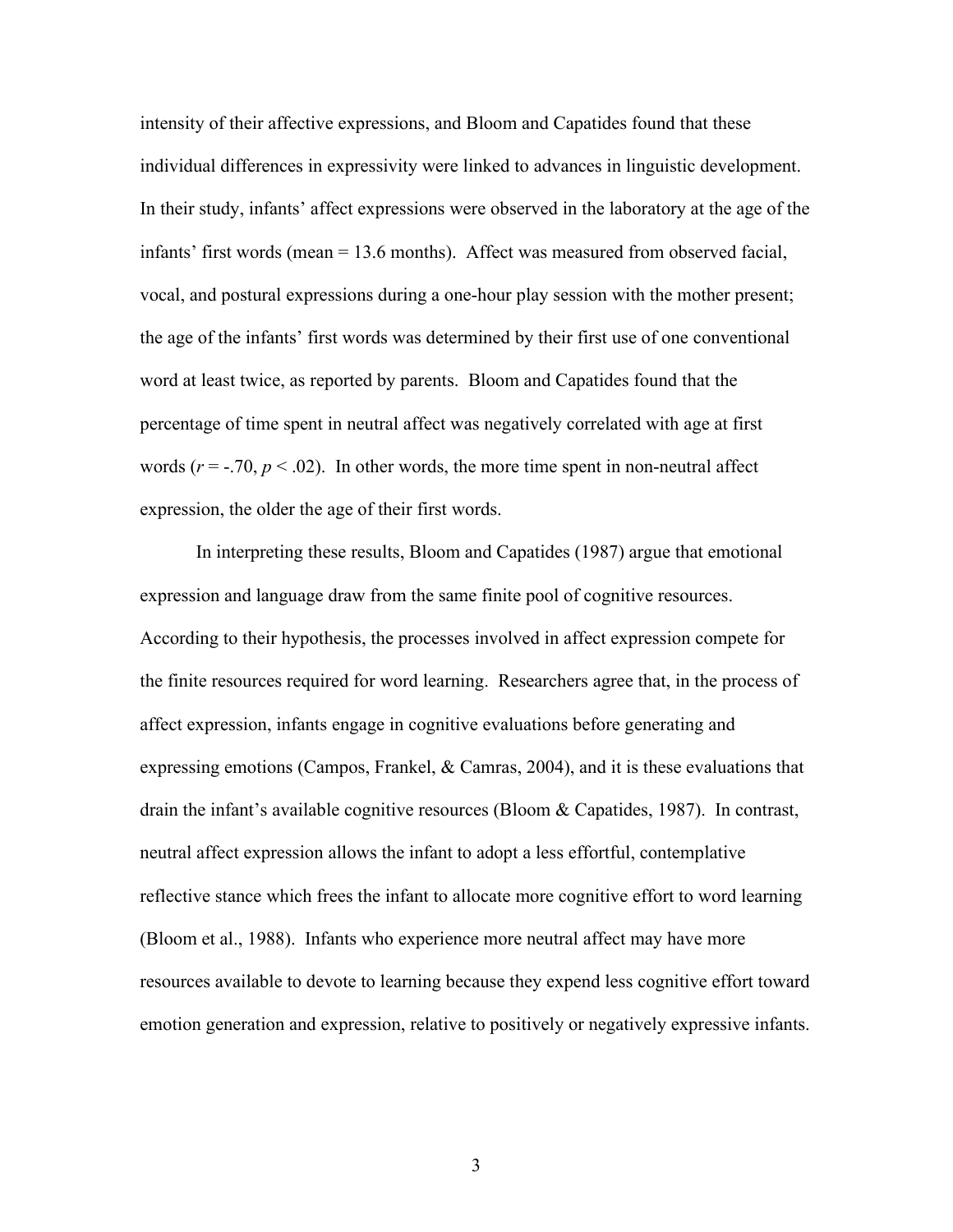Therefore, Bloom and Capatides propose that neutral affect expression facilitates language acquisition, whereas non-neutral affect expression impedes word learning.

 If emotional expression drains the limited cognitive resources available to devote to learning words, it seems possible that emotional expression will similarly drain infants' cognitive resources available for joint attention. Responding to joint attention theoretically provides the infant with opportunities to establish direct word-referent associations by hearing a label provided by a communicative partner (e.g. "Look at the [label]!"), and visually following the direction of the partner's visual attention to locate the intended referent (Baldwin, 1995). Through recurrent interactive joint engagements, infants become better able to discern an adult's attentional focus and thus become more skilled at mapping verbal labels onto corresponding referents (Bakeman & Adamson, 1984). This association between RJA and language has been supported empirically; several studies have reported positive correlations between RJA and language abilities (Delgado et al., 2002; Morales et al., 2000a; Mundy & Gomes, 1998; Slaughter & McConnell, 2003). In light of the findings reported by Bloom and colleagues (1987, 1988), we hypothesized that infants who express more positive and negative affect will have less cognitive resources available to engage in RJA, and thus will be slower to develop both RJA and language. Conversely, infants who express more neutral affect will have more cognitive resources available to devote to RJA, and therefore will have more advanced RJA and linguistic abilities.

Few studies have analyzed hypotheses about affect expression and RJA outside of episodes of affect sharing within joint attention engagements (Mundy et al., 1992). The research that has explored the role of emotionality in RJA development has primarily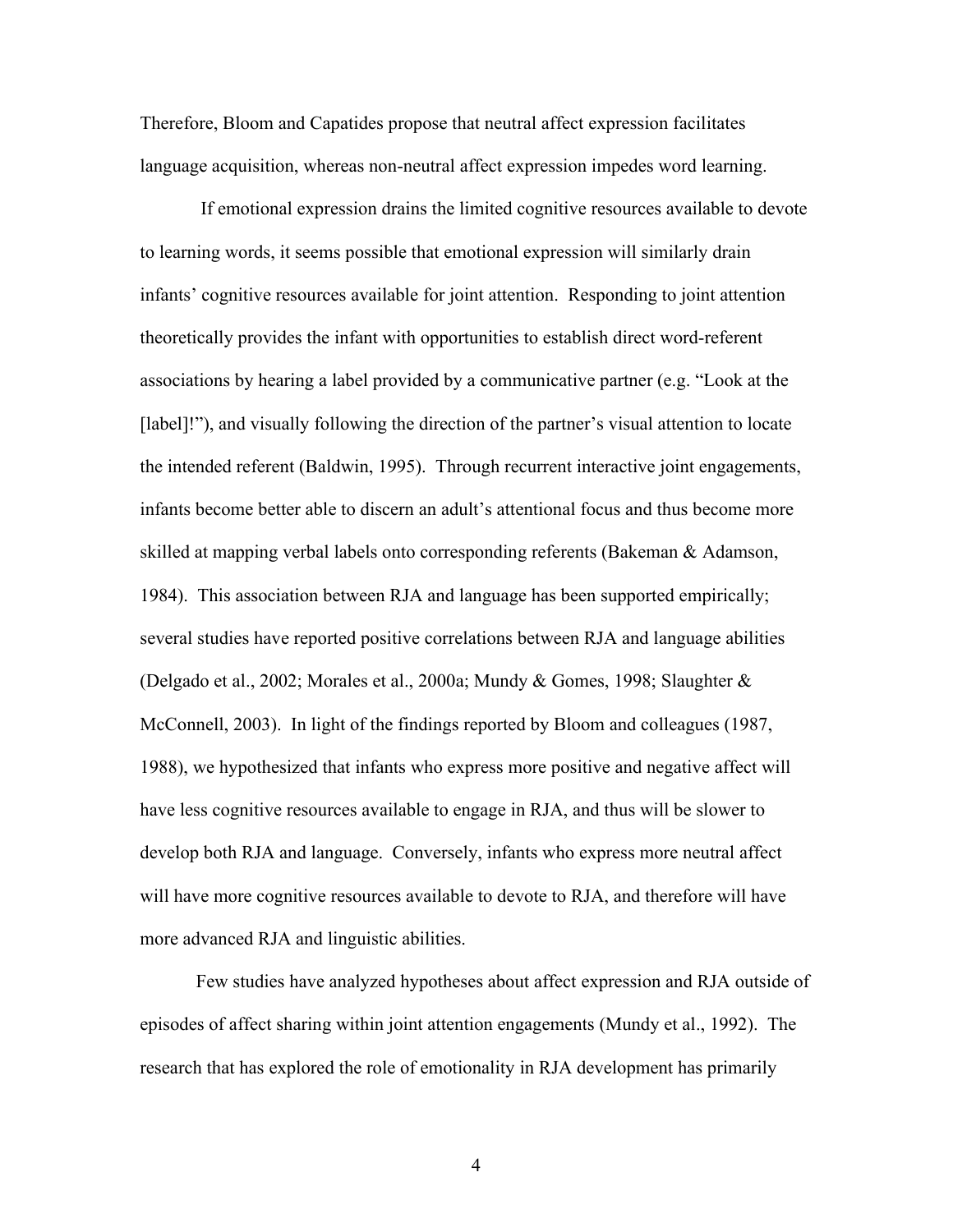focused on affect expression as a temperamental characteristic of the child. In these studies, the temperament dimension of smiling/laughter has commonly been used as a proxy for positive affect, whereas distress to novelty and distress to limitations have both been used as proxies for negative affect. Morales et al. (2000b) did not find any significant correlations between positive or negative affect dimensions of temperament at 6 months and gaze-following ability at 12 months. Similarly, Vaughn et al. (2003) did not find significant correlations between positive or negative temperament dimensions assessed at 9 months and gaze-following measured at either 9 or 12 months of age.

One limitation of these studies (Morales et al., 2000b; Vaughn et al., 2003) is that RJA was observed exclusively in response to gaze-following trials accompanied by calling the child's name. However, calling the child's name may not be an effective strategy for eliciting and directing an infant's attention. Walden, Deak, Yale, & Lewis (under review) found that providing a directing verbalization (e.g. "Look at that!") or pointing to the target object significantly increased the probability of re-directing a oneyear-old infant's attention over gaze shifts with name called. In trials with a gaze shift and name called, infants' accurately followed the attention of the experimenter on 23% of the trials. Infants' accuracy significantly improved in response to trials with a gaze shift and directing verbalization (49%) and to trials with a gaze shift and a point (56%). Thus, Morales et al. (2000b) and Vaughn et al. (2003) may have underestimated RJA abilities in infants by measuring gaze-following in the absence of directing verbalizations or gestures.

The studies described above (Morales et al., 2000b; Vaughn et al., 2003) approached the question of infant emotional tendencies in a very different way than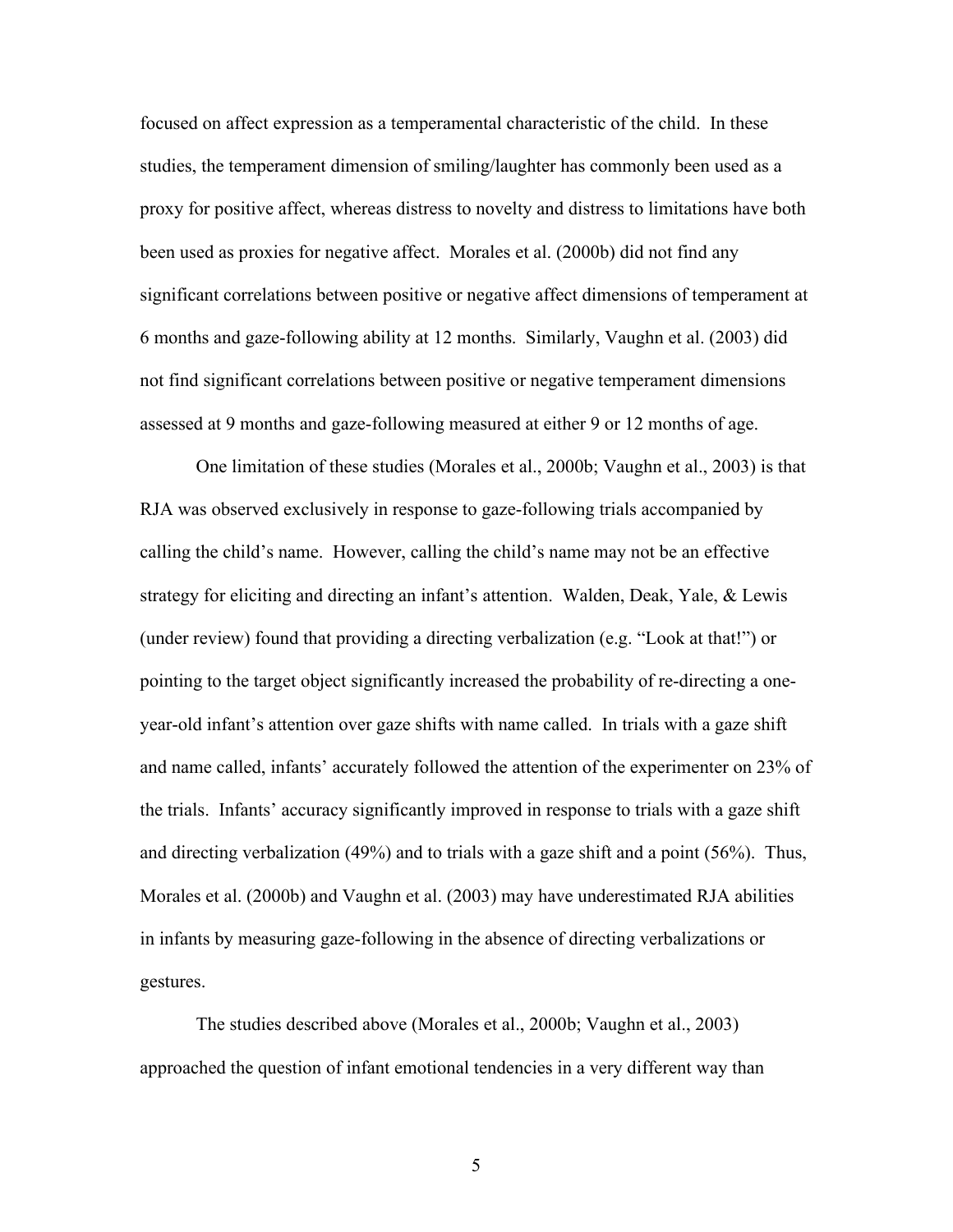Bloom and Capatides (1987). Bloom and Capatides defined affect as a temporary state and observed changes in affect expressions during a one-hour play session. Different results might be obtained when affect is defined as a trait-like characteristic of the child. Though neither of the two studies described above reported any significant correlations between specific dimensions of temperament and RJA (Morales et al., 2000b; Vaughn et al., 2003), affect observed within a structured setting might yield different yet informative results regarding RJA development. In addition, temperament measures are not informative about infants' tendencies to express neutral affect and subtle differences in neutral affect expression have a significant impact on language, as Bloom and Capatides observed, and may have a similar association with RJA. Therefore, individual differences in affect expression apart from global measures of temperament may provide useful insight into the factors that contribute to the development of RJA.

In the present study, affect was observed in response to the emotional messages of an adult directed toward a series of toys. Infants were presented with several unfamiliar toys, each accompanied by either a positive or negative affect message from an adult (e.g. "Fun toy!" or "Not a fun toy"). This measurement procedure was designed to elicit a range of emotional expressions in infants, whereas the unstructured setting in Bloom and Capatides (1987) may have restricted the range of possible opportunities for affect expression, especially negative affect (expressed only 2.6% of time). Our procedures also encouraged infants to engage in frequent cognitive evaluations because infants were confronted with an ambiguous toy along with an emotional message from a stranger, both of which might have caused infants to cognitively evaluate the situation. This context could be considered more demanding than a relaxed, less cognitively effortful setting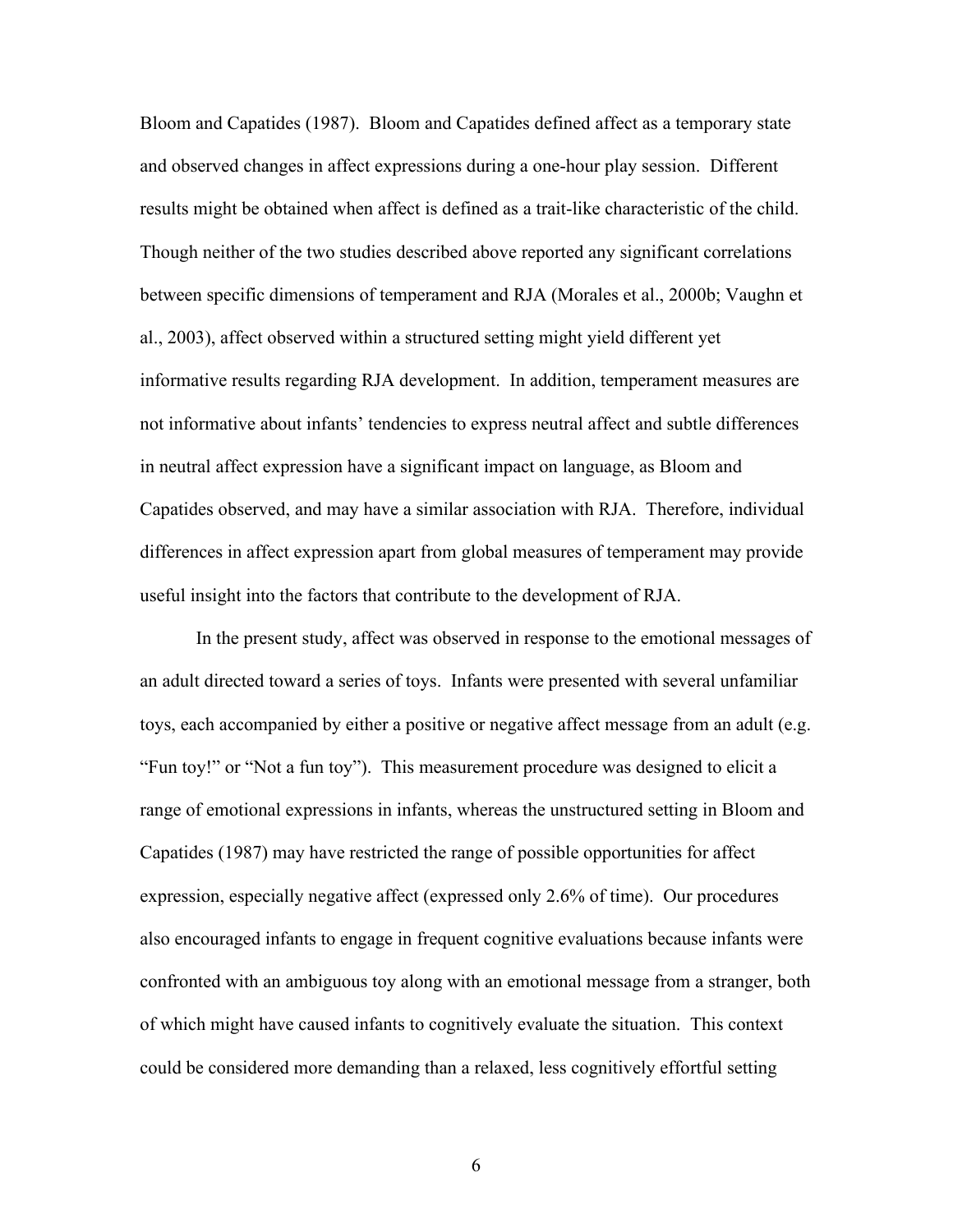such as the play session in Bloom and Capatides' study (Weiner-Margulies et al., 1996). Because Bloom and Capatides hypothesized that affect is expressed in response to cognitive evaluations, the affect measurement context employed in the present study might provide a more specific test of Bloom's hypothesis because affect expressions were observed in response to challenging and unfamiliar situations.

In summary, theoretical accounts have implicated several aspects of infants' emotionality as potential sources of individual differences in joint attention (Morales et al., 2000b; Mundy & Gomes, 1998; Vaughn et al., 2003), though few studies have successfully identified specific emotional factors that contribute to the development of RJA. However, there have been no observational studies designed to investigate interrelations between affect expression (positive, neutral, & negative), joint attention, and language. This study will observationally measure affect expression, RJA, and receptive and expressive language in infants 12- to 18-months-old. The goal of the present study is to determine whether an infant's tendency to express positive, neutral, or negative affect in response to the emotional message of an adult is associated with concurrent RJA and language abilities.

#### Research Questions

The current study addressed the following research questions regarding affect expression, responding to joint attention, and language ability:

- 1. Is the tendency to express neutral affect positively related to RJA?
- 2. Is the tendency to express neutral affect positively related to language?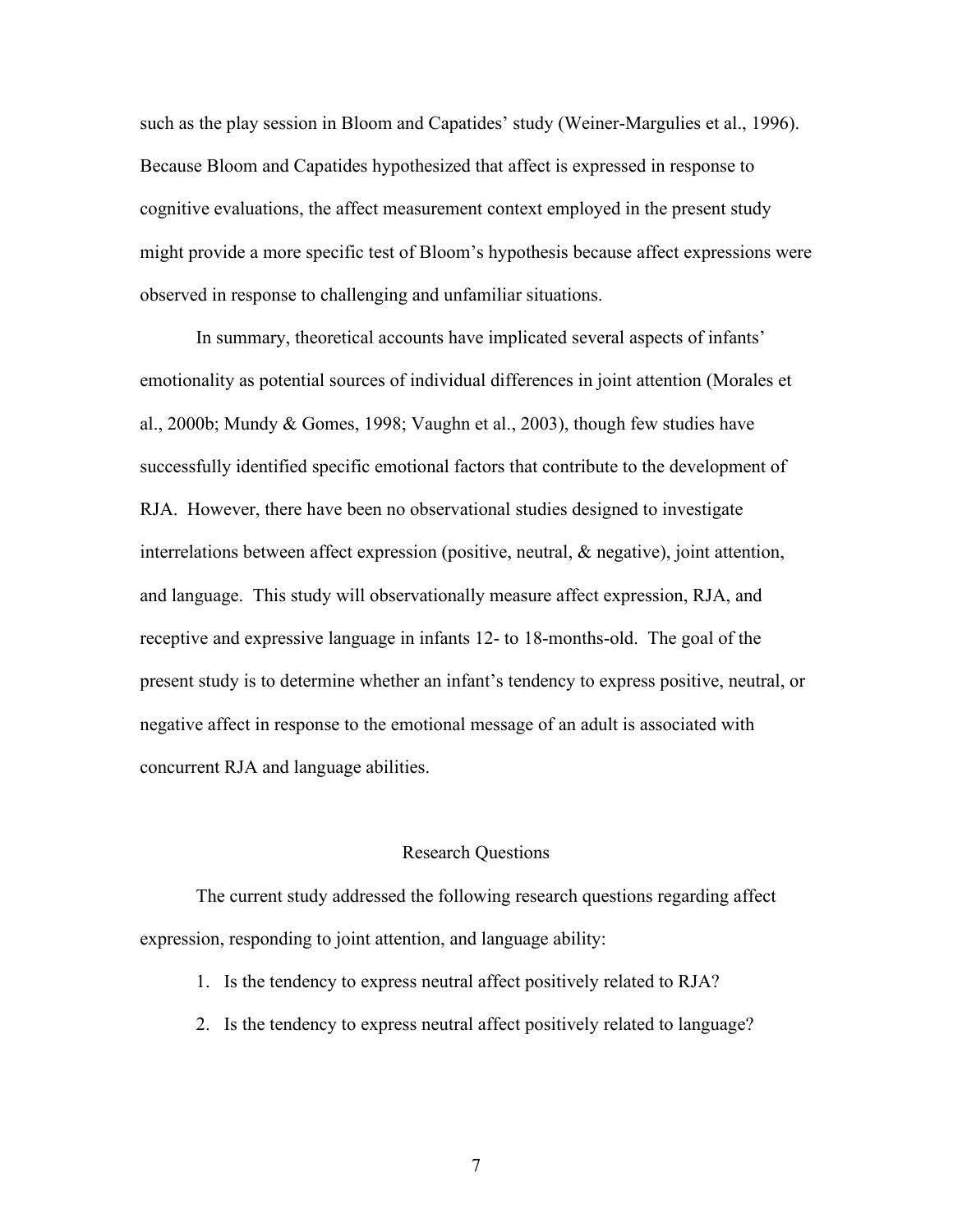# Specific Hypotheses

- 1. Duration of time spent in neutral affect will be positively correlated with RJA.
- 2. Duration of time spent in neutral affect will be positively correlated with expressive and receptive language.
- 3. RJA will mediate the relationship between neutral affect and language.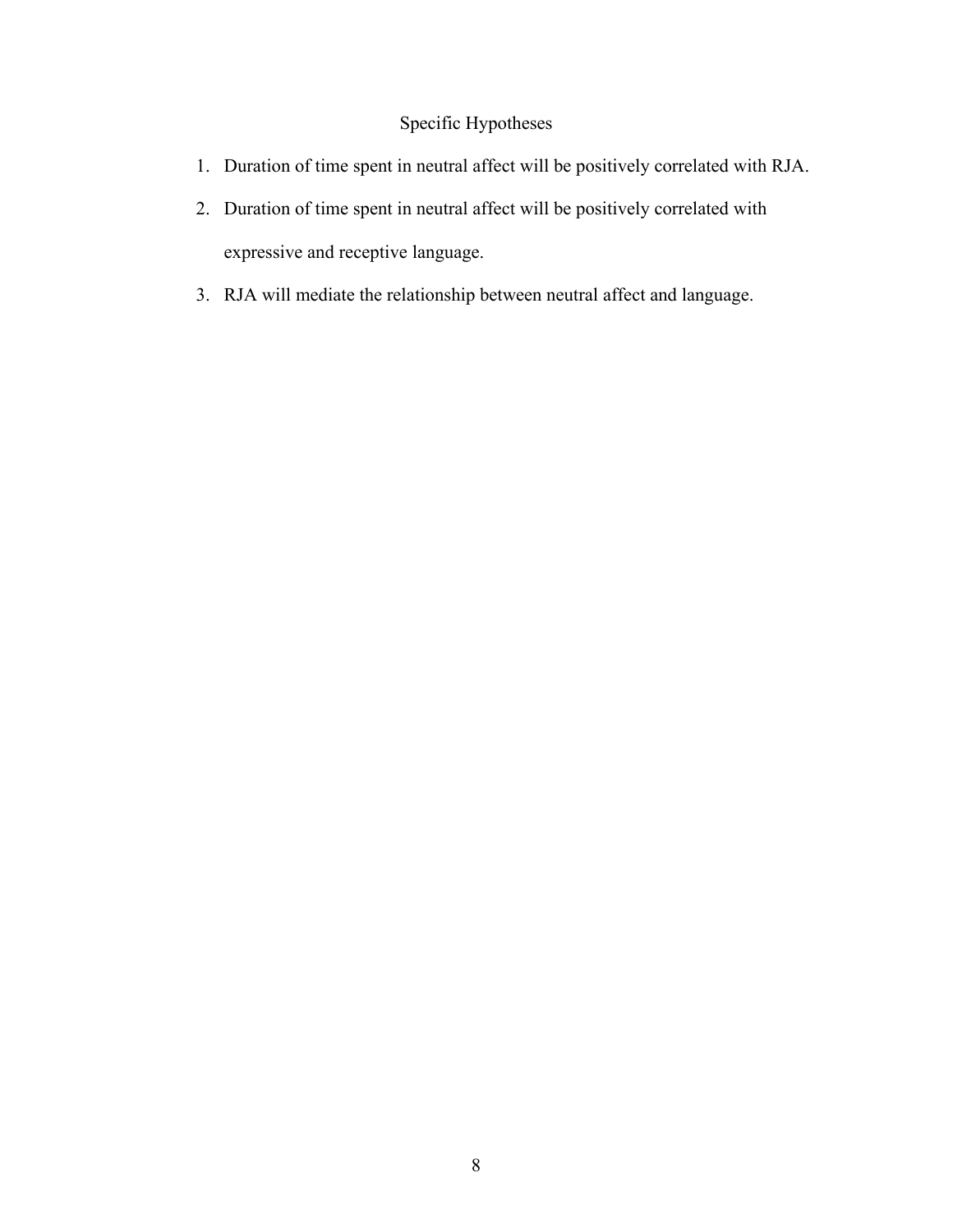#### CHAPTER II

# **METHODS**

## Participants

Nineteen 12- to 18-month-old infants participated in this study. Data from 3 infants were not included in the final sample due to experimenter error. The final sample included 16 infants (9 males, 7 females). The mean chronological age for these children was 15.31 months  $(SD = 1.78)$ . Participating families were recruited as part of a larger longitudinal sibling study at the Vanderbilt Medical Center in Tennessee, and families received a fifty-dollar savings bond for their participation. All children were full-term, normal birth weight, and had at least one older sibling. Older siblings could not have any sensory or motor impairments or any identified metabolic, genetic, or progressive neurological disorders. In addition, participating families could not have a family history of autism or mental retardation in first degree relatives.

# Materials

#### Responding to Joint Attention Stimuli

Thirty-two novel target objects were created. Pilot testing confirmed that none of the novel objects resembled any real objects that could possibly be labeled by children or adults. To provide labels for these objects, 32 novel words were also created. Adult pilot testing confirmed that none of the words sounded similar to any words in the English language. The novel words were used to label the novel target objects in a subset of RJA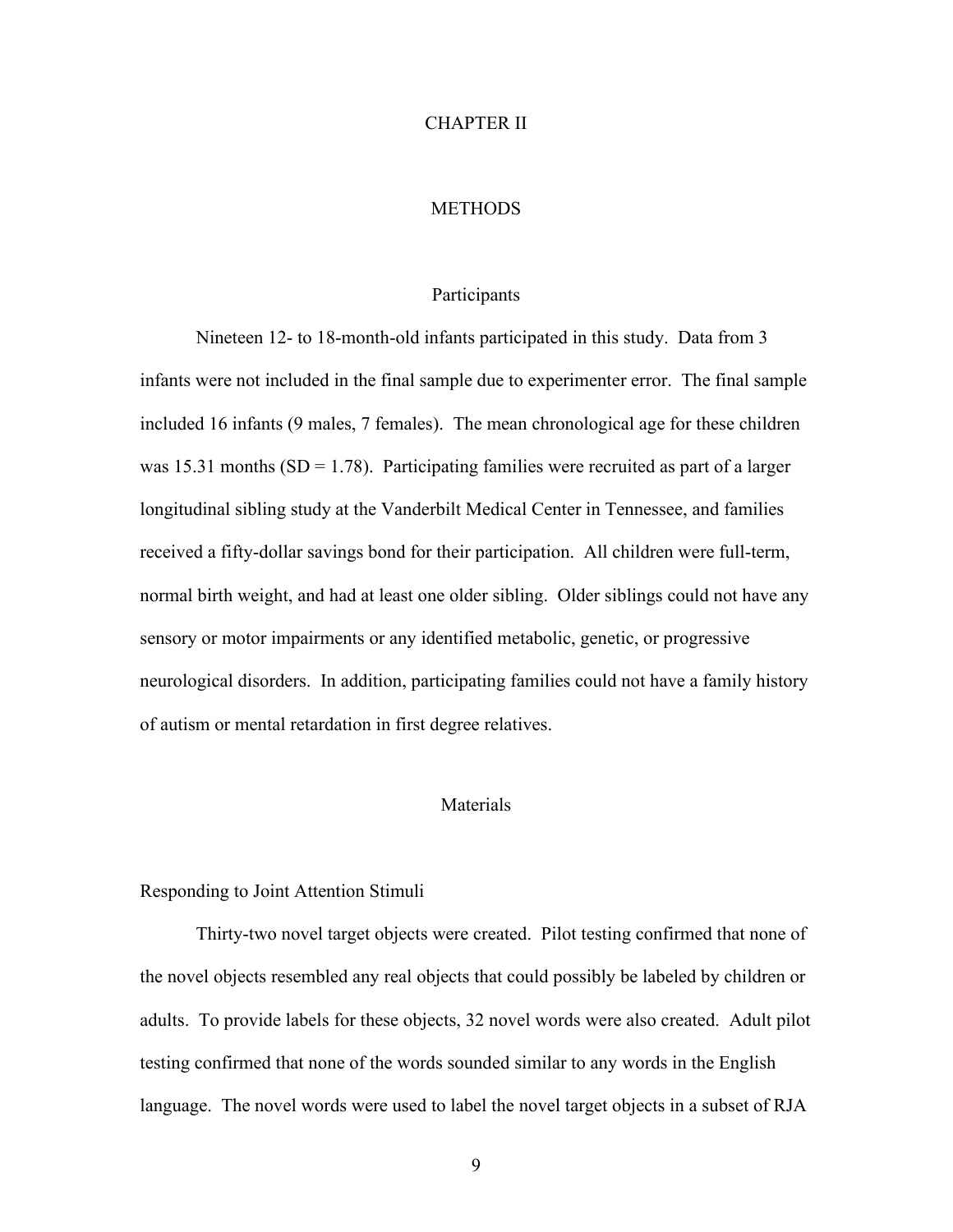prompts. The RJA prompts were designed to elicit and direct the child's attention to varying degrees, using combinations of verbal and physical directives. The attentional cues consisted of various attention-eliciting and directing verbalizations such as gaze shifting, pointing, calling the child's name, and providing a label for a novel target object (see Table 1 for the 10 different RJA prompts).

| <b>Verbal Prompt</b>                 | <b>Physical Cue</b> |
|--------------------------------------|---------------------|
| silent                               | Gaze                |
| silent                               | $Gaze + Point$      |
| "Chris, Chris!"                      | Gaze                |
| "Chris, Chris!"                      | $Gaze + Point$      |
| "Chris, Chris-look at that!"         | Gaze                |
| "Chris, Chris- look at the Blicket!" | Gaze                |
| "Chris, Chris- look at the Toma!"    | $Gaze + Point$      |
| "Look at that!"                      | Gaze                |
| "Look at the Dawnoo!"                | Gaze                |
| "Look at the Koba!"                  | $Gaze + Point$      |

Table 1: Responding to Joint Attention Prompts

Children were tested in a 3.8 m x 5.3 m room. The target wall was assembled with three columns, spaced 2.1 m apart, and three rows, 89 cm apart, of clear plexi-glass shelves, such that the shelves created a three by three matrix (see Figure 1). Target objects were placed on 8 of these 9 shelves; in the middle column, bottom row position a video camera with zoom lens was mounted to record the child's face at eye-level. Two additional miniature surveillance cameras were mounted to the left of the first column and on the right of the third column. Both were positioned to be level with the middle row of stimuli in order to record the infants' head and upper body. A child-sized table  $(61 \text{ cm}^2)$  was placed facing the target wall, centered opposite the middle column (see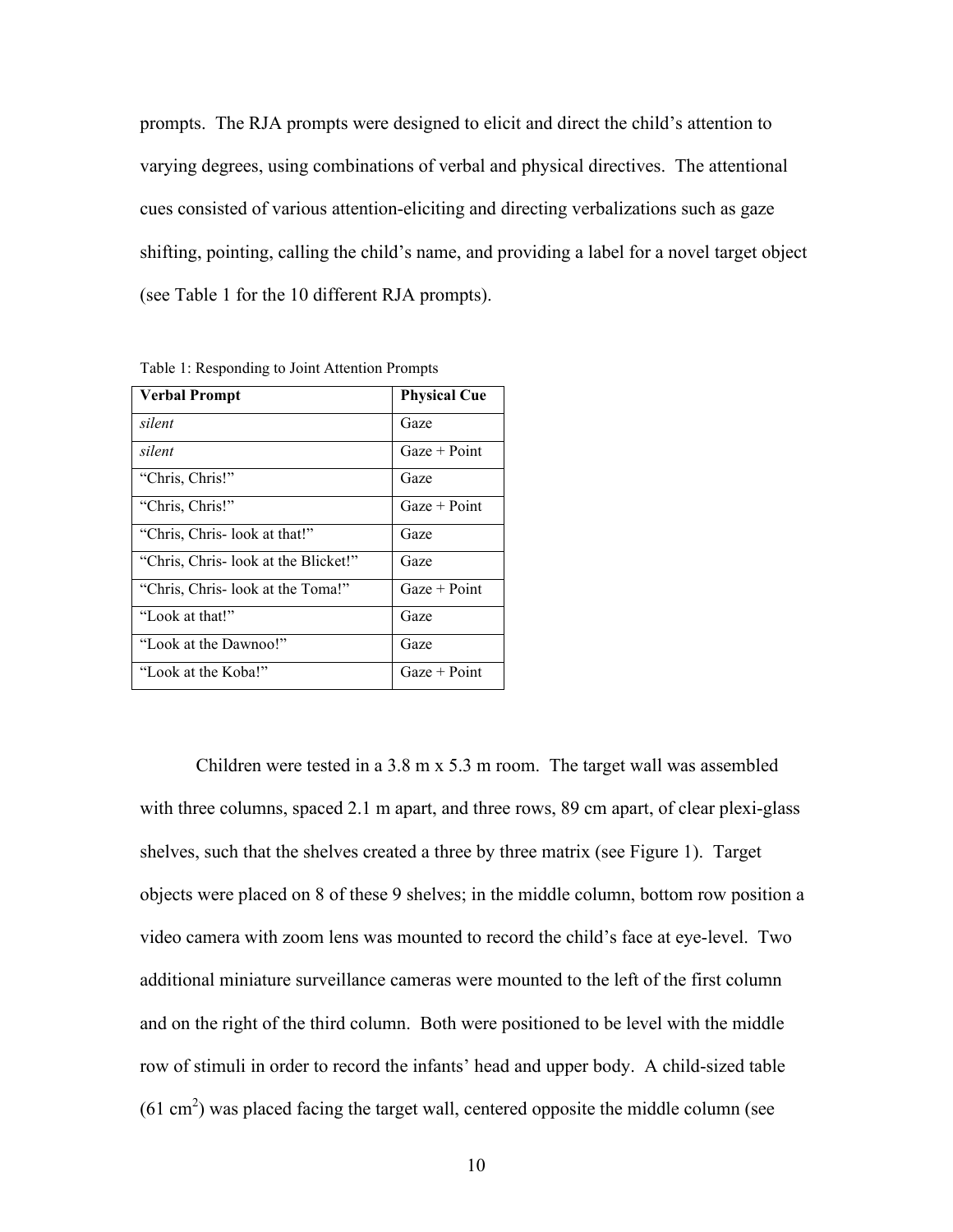Figure 2). A child's Rifton chair was set up behind the table facing the target wall. The experimenter sat on a small stool directly on either the child's right or left side.



Figure 1: Overhead diagram of testing room.

| LOCATION 1<br>LOCATION 2<br>LOCATION 5<br>LOCATION 4 |  |                   |
|------------------------------------------------------|--|-------------------|
|                                                      |  | <b>LOCATION 3</b> |
|                                                      |  | LOCATION 6        |
| <b>CAMERA</b>                                        |  |                   |
| LOCATION 7                                           |  | LOCATION 9        |

Figure 2: Diagram of RJA target location wall.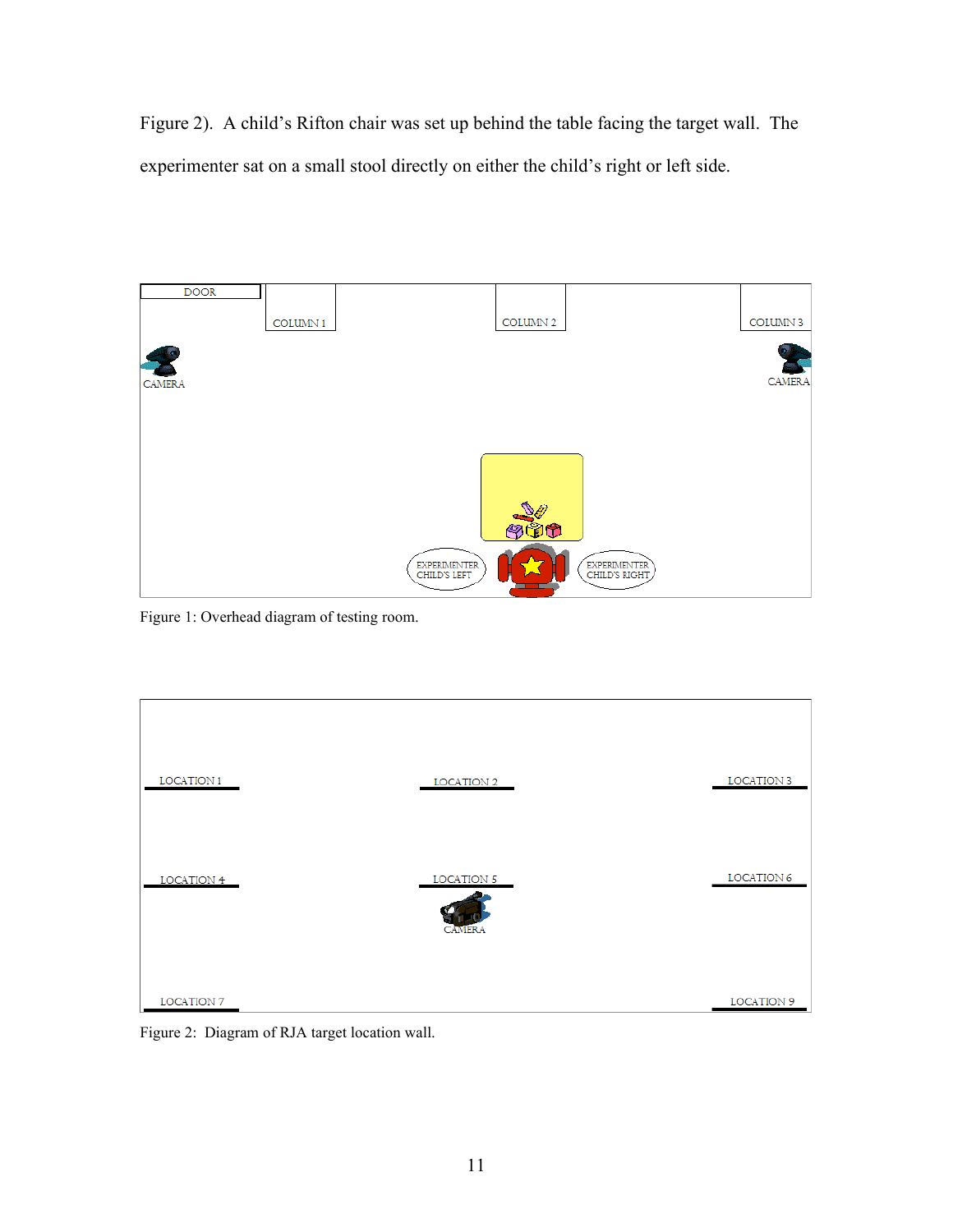### Affect Expression Stimuli

## *Concealed Toy*

Eight novel toys served as the stimuli for this procedure (e.g., a ball covered with suction cups, a squishy gel-filled tube). Each toy was presented underneath a small square towel.

### *Toy Barrier*

Eight toys were created, each consisting of a base and four removable parts (e.g., a wooden base with four pegs). The toys were piloted with infants 12 - 18 months of age to ensure that the pieces were easy to remove and manipulate.

## Language Assessment Materials

The Mullen Scales of Early Learning (MSEL) provides a comprehensive measure of both mental and motor ability in young children across five domains: Gross Motor, Fine Motor, Visual Reception, Receptive Language, and Expressive Language (Mullen, 1995). The MSEL has good internal, test-retest, and inter-scorer reliability, as well as excellent construct validity (Mullen, 1995). Children's abilities were assessed for all five scales, however for this analysis, only receptive and expressive language performance was applicable.

## **Procedures**

Children were seated at a child-sized table located on the opposite wall of the center of the target wall display. Each child was buckled into a child-sized chair (Rifton) placed directly behind the table facing the target wall. For 3 of the 16 children, one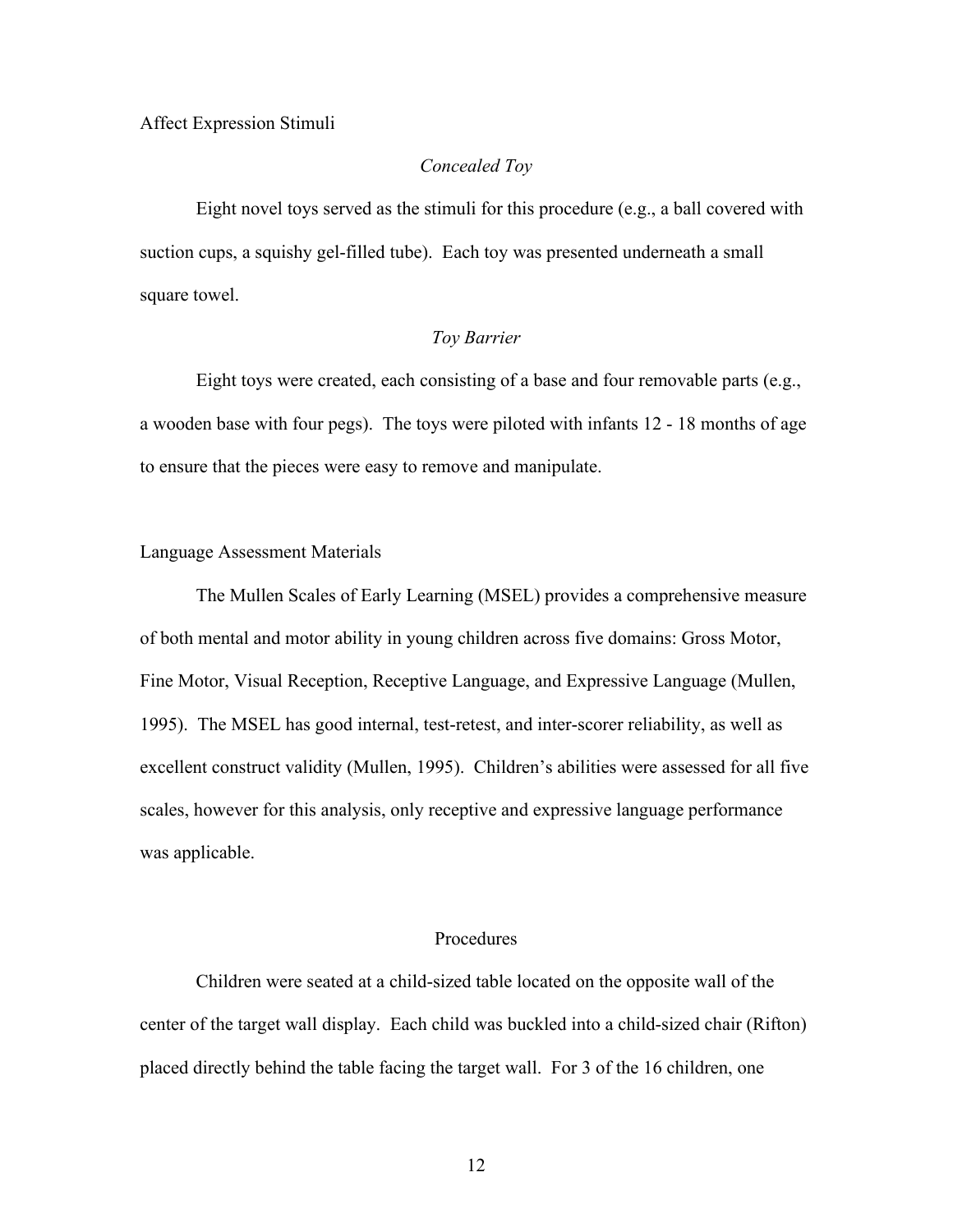parent was present and sat in a low chair with the child on his or her lap, such that the child was seated at the same position and height at the table as those without a parent present. If present, parents were asked not to interact with their child and to keep their eyes closed and hands at their sides through all procedures. The children participated in a series of procedures as part of the larger longitudinal study; three of those procedures were used for this study.

#### Responding to Joint Attention Measures

For the responding to joint attention (RJA) procedure, the child was given ageappropriate toys to play with while seated at the table. The experimenter sat on a short stool on the right or left side of the child. After ensuring that the child was visually engaged with the toys, the experimenter delivered a series of prompts designed to elicit and direct the child's attention to varying degrees (see Table 1). For each trial, the experimenter gave the appropriate prompt and held the physical position and facial expression constant for 10 seconds. After completing one set of prompts, the experimenter moved to the other side of the child and repeated the same set of prompts on the opposite side to control for side of presentation. The prompt orders in each set were randomized across all participants. Toys were refreshed as needed by the experimenter to maintain the child's engagement. This procedure was repeated  $30 - 45$ minutes later with a second series of prompts. The procedure for the second set of prompts was the exact same, and all prompts were also presented on both sides.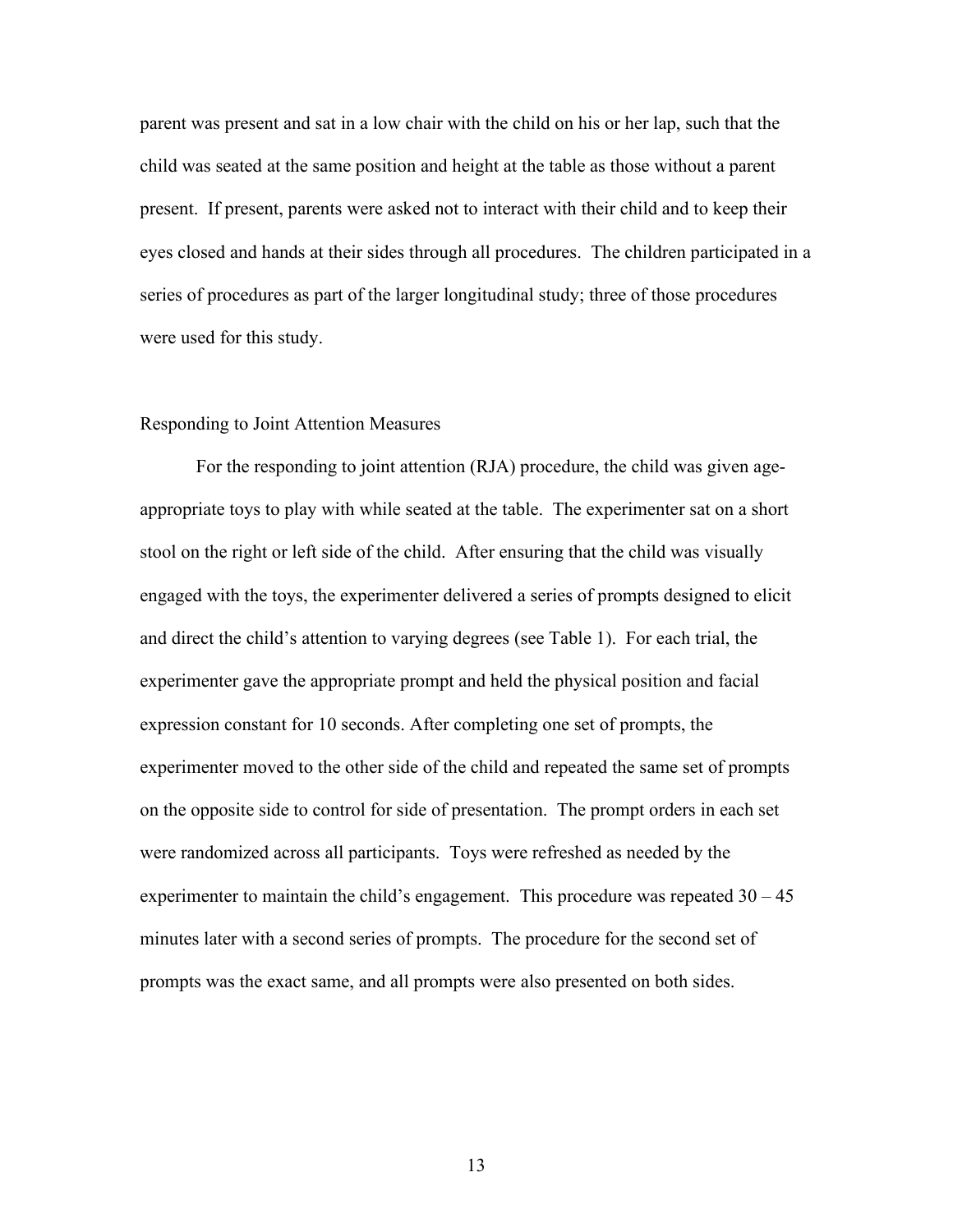#### Affect Expression Measures

Affect was measured during four procedures. These procedures took place in the same experimental room described in the RJA procedures; however the experimenter and child sat across from each other at the table. The experimenter sat across and to the right of the child.

## *Concealed Toy*

The experimenter was brought a novel toy covered by a square towel. The experimenter peeked under the cover and gave either a positive or negative message with the appropriate facial expression, vocal tone, and postural cues while removing the pieces of the toy from the base and putting them in the clear box. For the positive message, the experimenter exclaimed, "Fun toy to play with!" in a spirited vocal tone with positive facial expressions and laid the covered toy in front of the child. For the negative message, the experimenter flatly stated, "Not a fun toy" in a monotone voice with negative facial expressions before laying the covered toy in front of the child. Each time the child made eye contact with the experimenter, the message was repeated with the same vocal tone and facial expressions. This procedure lasted 30 seconds. The order of the affect message presentation was counterbalanced across participants. The toy barrier procedure followed the concealed toy procedure.

#### *Toy Barrier*

The experimenter was brought a novel toy with a base and multiple pieces along with a clear box. The experimenter gave either a positive or negative message with the appropriate facial expression, vocal tone, and postural cues while removing the pieces of the toy from the base and putting them in the clear box. For the positive message, the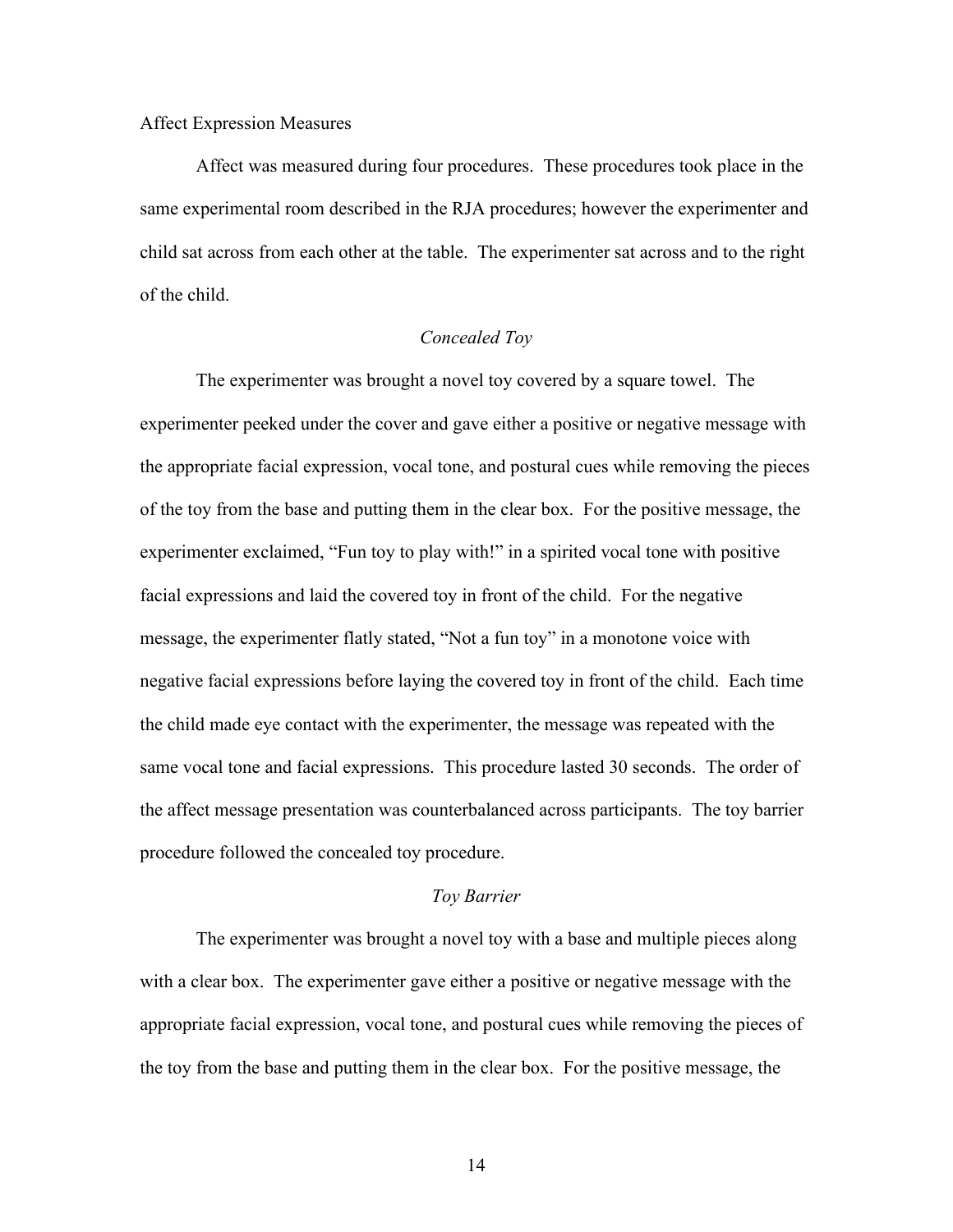experimenter exclaimed, "Oh fun toy! This is a fun toy to play with!" in a spirited vocal tone with positive facial expressions, while cheerfully tossing the parts of the toy into the box. For the negative message, the experimenter flatly stated, "Not a fun toy. This is not a fun toy to play with" in a monotone voice with negative facial expressions, while gloomily placing the parts in the box. Once all the parts were in the box, the experimenter delivered the message again and moved the box and the base of the toy within the child's reach on the table. Each time the child made eye contact with the experimenter, the message was repeated with the same vocal tone and facial expressions. This procedure lasted for 60 seconds. After a few minutes, the concealed toy procedure was repeated with the other affect message and a new toy, followed by the second toy barrier procedure.

### Language Measures

The Mullen Scales of Early Learning were administered to each child by a trained experimenter. The Mullen assesses receptive and expressive language separately. See Table 2 for the constructs, measures, and variables used in this study.

| Construct                   | <i><b>Observational Measure</b></i>    | <i>Variables</i>                        |
|-----------------------------|----------------------------------------|-----------------------------------------|
| Responding to Joint         | RJA Procedure                          | Proportion of correct looks to          |
| Attention (RJA)             |                                        | target/total number of prompts received |
| Affect Expression           | Concealed Toy Procedures $(2^*)$       | Duration of Positive Affect             |
| Toy Barrier Procedures (2*) | Duration of Neutral Affect             |                                         |
|                             | *one positive and one negative message | Duration of Negative Affect             |
| Language                    | Mullen Scales of Early Learning        | Receptive Age Equivalent                |
|                             |                                        | <b>Expressive Age Equivalent</b>        |

Table 2: Constructs, Observational Measures, & Variables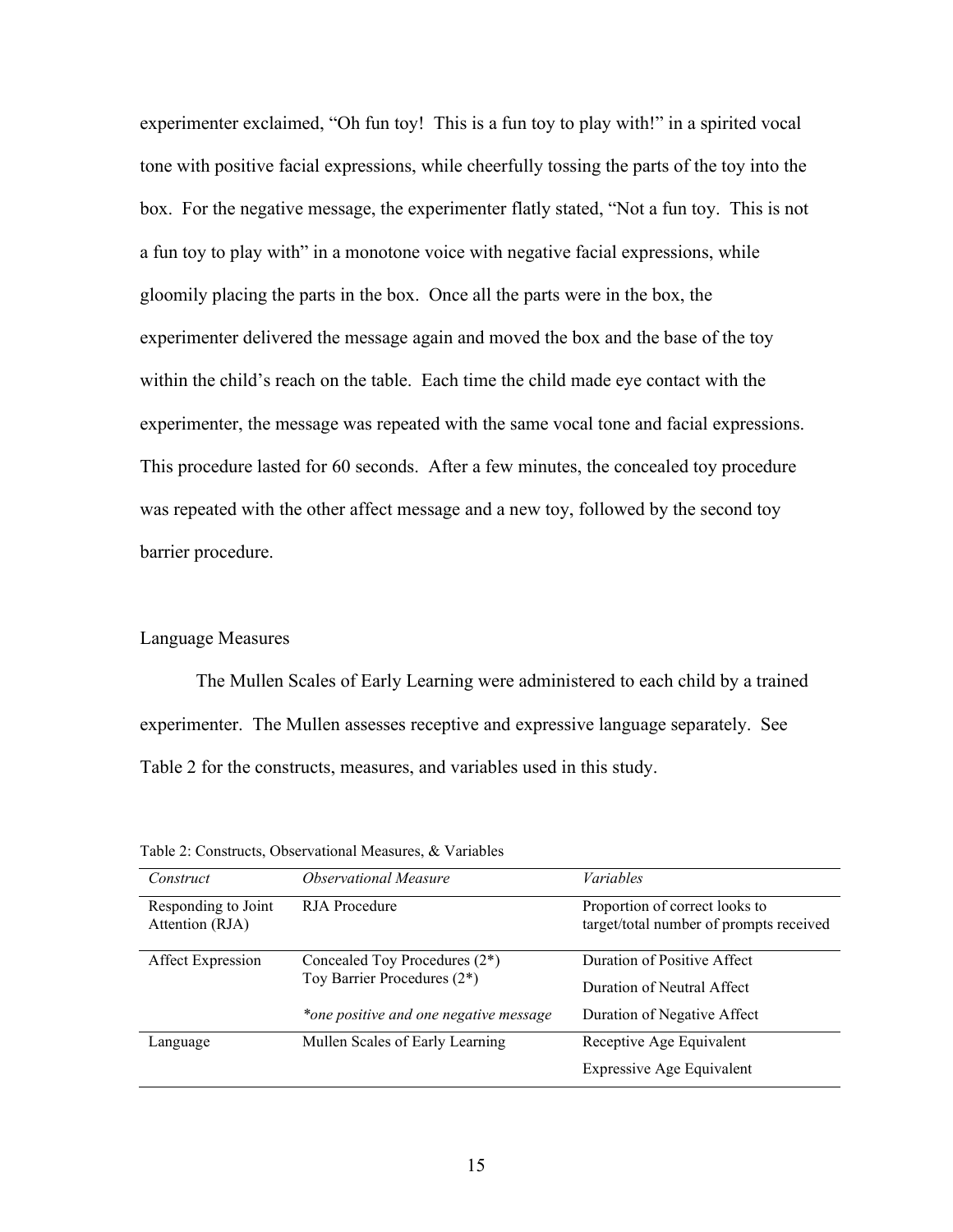#### Coding & Reliability

Videotapes of all the procedures were converted into digital format and observational data was collected using ProcoderDV software (Tapp, 2003). This software allowed for the onset and offset of RJA trials and affect procedures to be recorded with single frame accuracy before coding. For both coding systems, observers were trained using ten tapes that were selected because they presented trainees with ambiguous and difficult to code trials. During training, each observer's coded file was compared with a consensus coded file. Consensus files were created by two experienced coders after coding independently and then discussing any discrepancies. For both coding systems, coders were trained to an established standard ( $\kappa$  > .60).

## Responding to Joint Attention

RJA scores reflect the accuracy with which infants responded to the experimenter's cues. Coders blind to the verbal prompts watched each trial and designated one of the eight target locations or an alternate looking pattern as the infant's primary focus in each trial. For each 10 second trial, coders chose one of three options: 1) one of the 8 possible target locations, 2) visual scan (i.e. rapid scanning of the target wall without fixating on any target), or 3) other look (e.g., looks to toys, experimenter, self, etc.). Codes were determined by the child's initial visual orienting response unless the child clearly referred back to the experimenter and then visually oriented to a new target location after re-referencing the experimenter. Codes for each trial were later compared to the actual target location referred to in the prompts. If the code matched the target location, a score of 1 was given for that trial. If the code was vertically adjacent to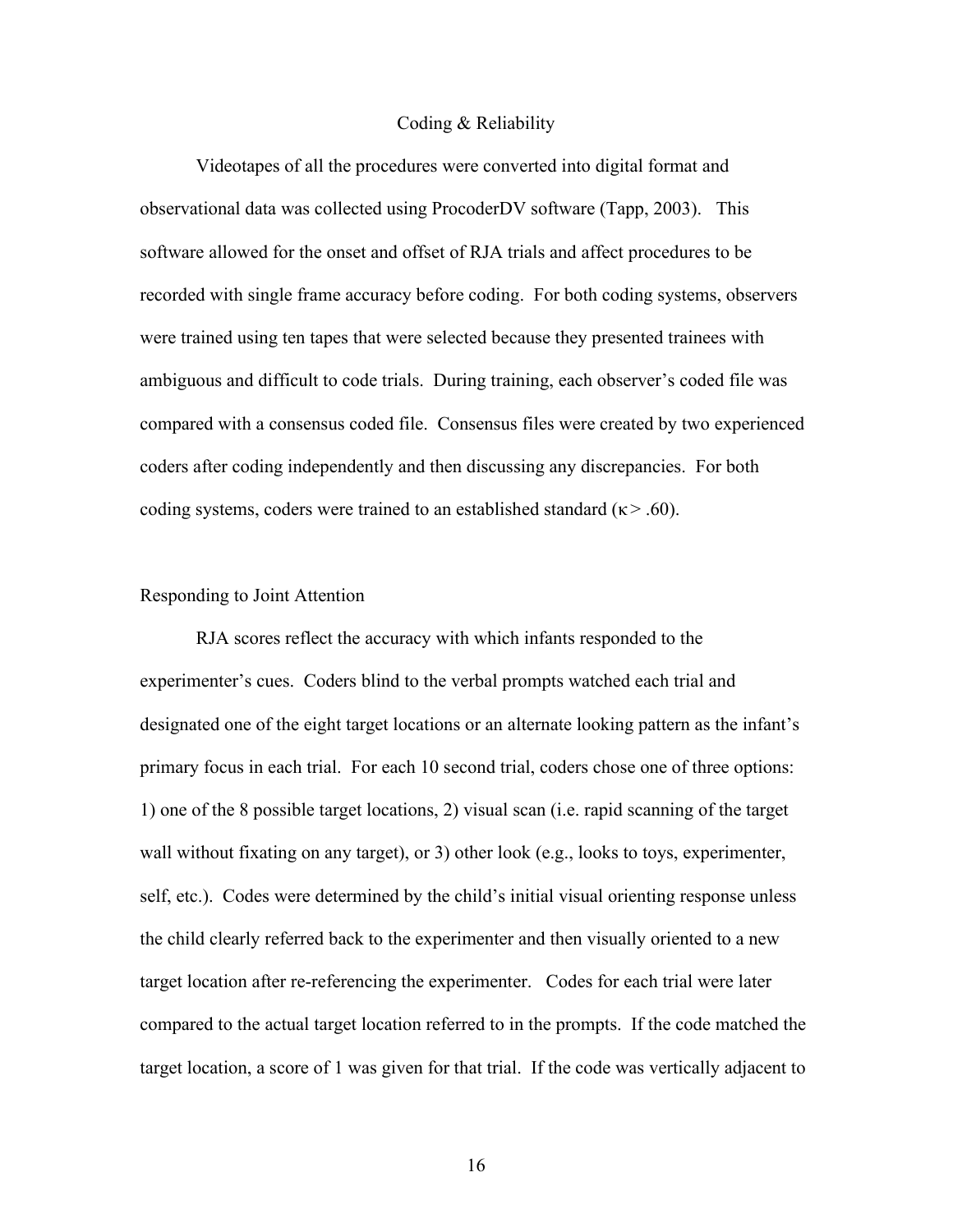the target location, a score of 0.5 was given for that trial (e.g., child looked at location 3, but the target was 6). This compensated for the fairly small visual angle between vertically adjacent target locations, which made it difficult for coders to distinguish between them. If the infants' code was scan, other look, or if the code was not vertically adjacent to the target, a score of 0 was given for that trial. Each participant received a total of 10 prompts, each repeated twice, for a total of 20 coded trials; however 2 infants received 19 trials. To control for the number of prompts received, the number of correct looks to target were divided by the total number of RJA trials.

Trained observers coded 16 tapes and four tapes (25%) were randomly selected to be coded by a second observer. Agreement was estimated by weighted kappa, which was selected because weighted kappa corrects for chance agreements while also taking into account that some disagreements are considered more serious than others (Bakeman, 2000). For coding RJA, we regarded disagreements between vertically adjacent codes to be less serious than other disagreements. Weighted kappas were calculated at the participant level; average agreement between coders was  $\kappa_{wt}$  = .85. Intraclass correlation coefficients (ICCs) were calculated to estimate reliability; the reliability coefficient for RJA .98.

## Affect Expression

Affect from the four procedures was coded using a partial interval time sampling method. Intervals were five seconds in length for a total of 36 coded intervals. Judgments were made every 5 seconds and were based on the infant's facial and verbal expressions during the interval. Coders viewed each 5-second interval and judged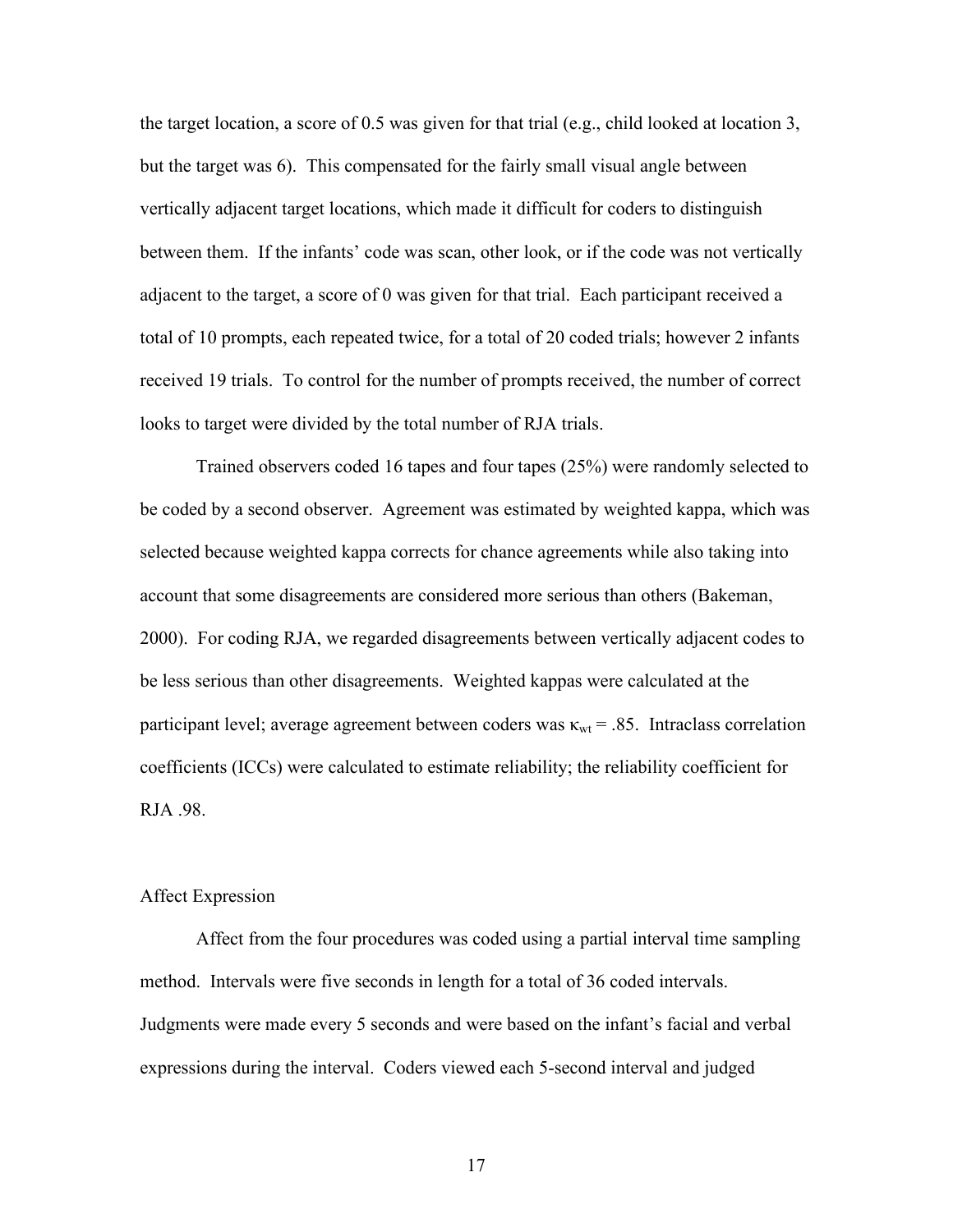whether 1) the child was displaying positive, neutral, or negative affect, 2) the session was terminated early due to experimenter error, or 3) the session was terminated early due to child upset. Thus, a code was assigned to each of the 36 intervals. Intervals that were coded as terminated early due to child upset were considered negative affect intervals for analysis. Positive affect was coded for slight smiles involving just the muscles around mouth and broad smiles involving facial muscles around the mouth and eyes/upper cheeks. Neutral affect was coded for intervals in which facial expressions appeared neutral, indicating interest or curiousity, but positive or negative affect expressions were not present during the interval. Negative affect was coded for intervals including frowns, scowls, furrowed brows, and periods of crying.

The duration of positive affect was estimated by totaling the intervals coded as positive and then dividing by the number of intervals coded. The neutral and negative affect duration variables were both calculated similarly (Table 2). Trained observers coded 16 tapes; four tapes (25%) were randomly selected to be coded by a second observer. Cohen's kappa was used to estimate agreement for each of the four participants coded by the second observer; average agreement between coders was  $\kappa = .87$ . The reliability coefficients (ICCs) were as follows: .92 for positive affect, .95 for neutral affect, and .98 for negative affect.

# Language Variables

Age equivalent scores from the Mullen Scales of Early Learning were used as measures for receptive and expressive language (Table 2).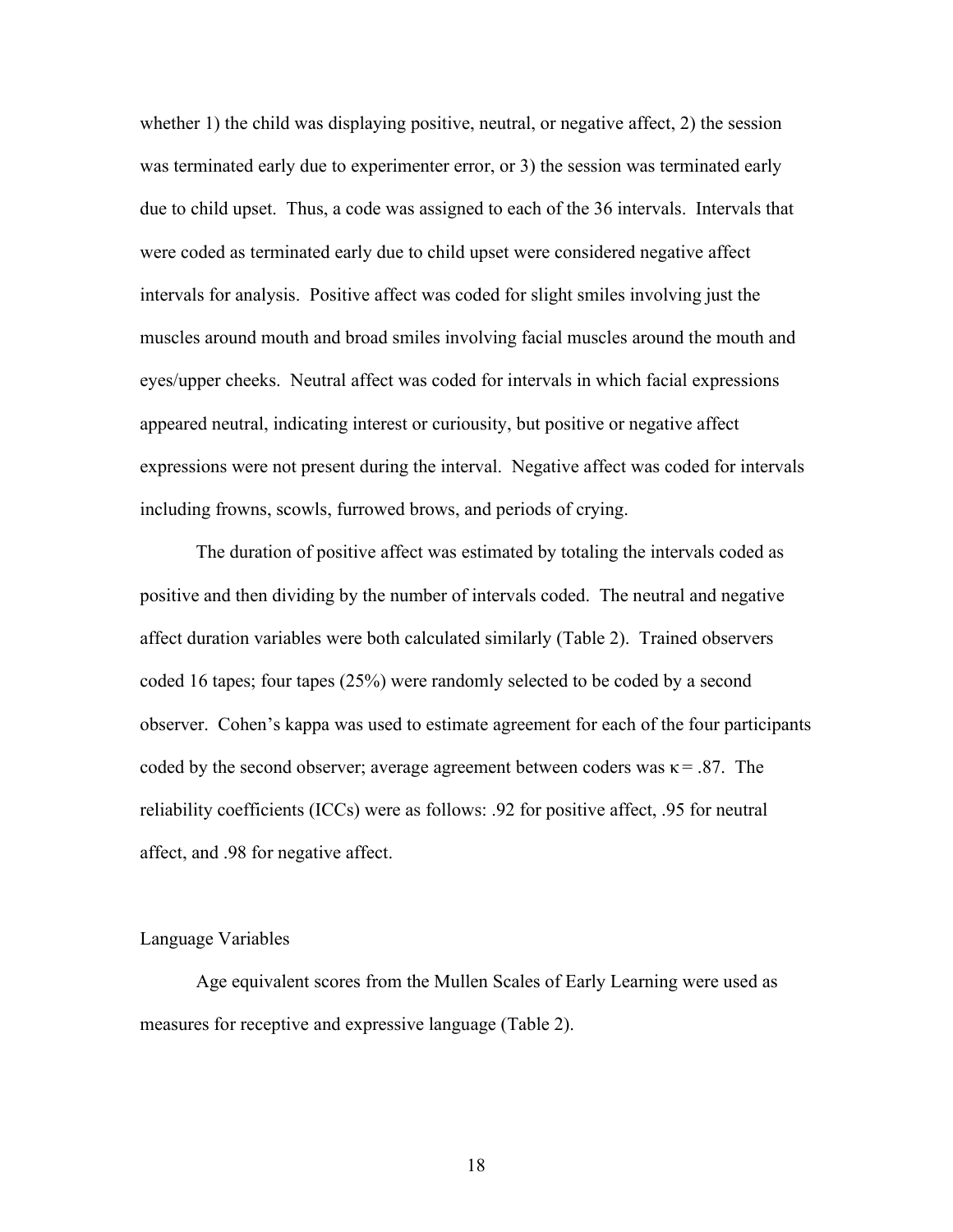# CHAPTER III

# RESULTS

# Descriptive Statistics

Responding to Joint Attention

The mean proportion of correct hits on the responding to joint attention (RJA) measure was .34 (maximum possible score  $= 1$ ). This value is not surprising given that joint attention abilities are developing throughout the second year of life. RJA was positively correlated with chronological age, though this correlation did not reach significance ( $r = .38$ ,  $p = .14$ ).

| Table 3. Descriptive Statistics    |       |      |               |                        |          |
|------------------------------------|-------|------|---------------|------------------------|----------|
|                                    | M     | SD   | Range         | <i><b>Skewness</b></i> | Kurtosis |
| RJA Proportion of Correct Hits     | 0.34  | 014  | $0.05 - 0.55$ | $-0.36$                | $-0.39$  |
| Duration of Positive Affect        | 0.11  | 0.12 | $00 - 044$    | 1.50                   | 2.9      |
| Duration of Neutral Affect         | 0.81  | 0.15 | $0.56 - 1.0$  | $-0.36$                | $-1.00$  |
| Duration of Negative Affect        | 0.08  | 0.12 | $0.0 - 0.31$  | 1 20                   | $-0.16$  |
| Receptive Age Equivalent (months)  | 15.94 | 3.59 | $9 - 23$      | 0.09                   | $-0.34$  |
| Expressive Age Equivalent (months) | 15.06 | 1.53 | $12 - 18$     | 0.01                   | 0.22     |

# Affect Expression

Children spent the majority of time in neutral affect expression. On average, time spent in neutral affect expression was 81%. The mean percentage of time spent in positive affect expression was 11%, whereas the mean percentage of time spent in negative affect expression was only 8% (see Table 3). These results are similar to Bloom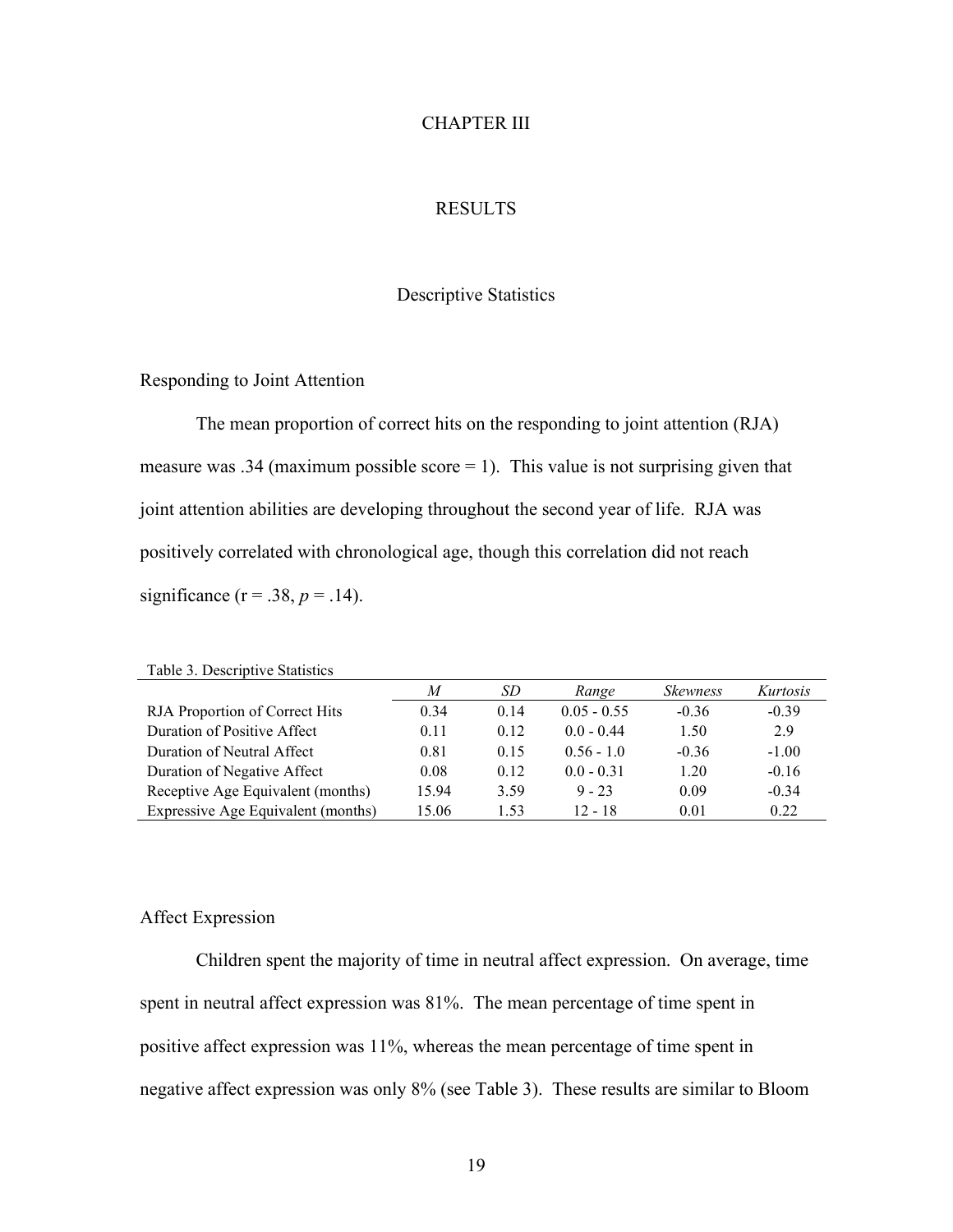& Capatides (1987), who reported that children spent 84.6% of the time in neutral affect expression, 12.5% in positive, and 2.6% in negative. As expected, the percentage of time spent in negative affect expression was higher for our procedures than for Bloom & Capatides' play session (8 versus 2.6%). In addition, the standard deviation of duration of neutral affect in the present study was almost twice that reported by Bloom  $\&$ Capatides (.15 versus .08). The procedures used in this study seem to have had the desired effect, in that they produced more variability in affect expressions.

Expressions of positive and negative affect were rare and the distributions of both variables were extremely positively skewed (1.5 and 1.2, respectively). The distribution of neutral affect expression was not skewed to an extreme degree (-.36). Based on the recommendation of Cohen, Cohen, West,  $\&$  Aiken (2003) for proportions, the positive and negative affect variables were submitted to the arcsine transformation for data analysis. For ease of comprehension, the proportion of time spent in neutral affect was also submitted to the same arcsine transformation. The distribution of the transformed negative affect variable remained positively skewed (.75), though less so than the untransformed variable (1.2). This is most likely due to the number of zero values for the negative affect variable; half of the participants did not display any negative affect. Because negative affect was expressed so infrequently and the transformed variable remained skewed, negative affect was transformed from a continuous into a dichotomous variable for subsequent analyses; a zero was coded if the child did not display any negative affect ( $n = 8$ ), one was coded if the child displayed negative affect ( $n = 8$ ).

Correlation and regression analyses were performed using both the untransformed and the transformed variables; all analyses yielded similar patterns of results for both sets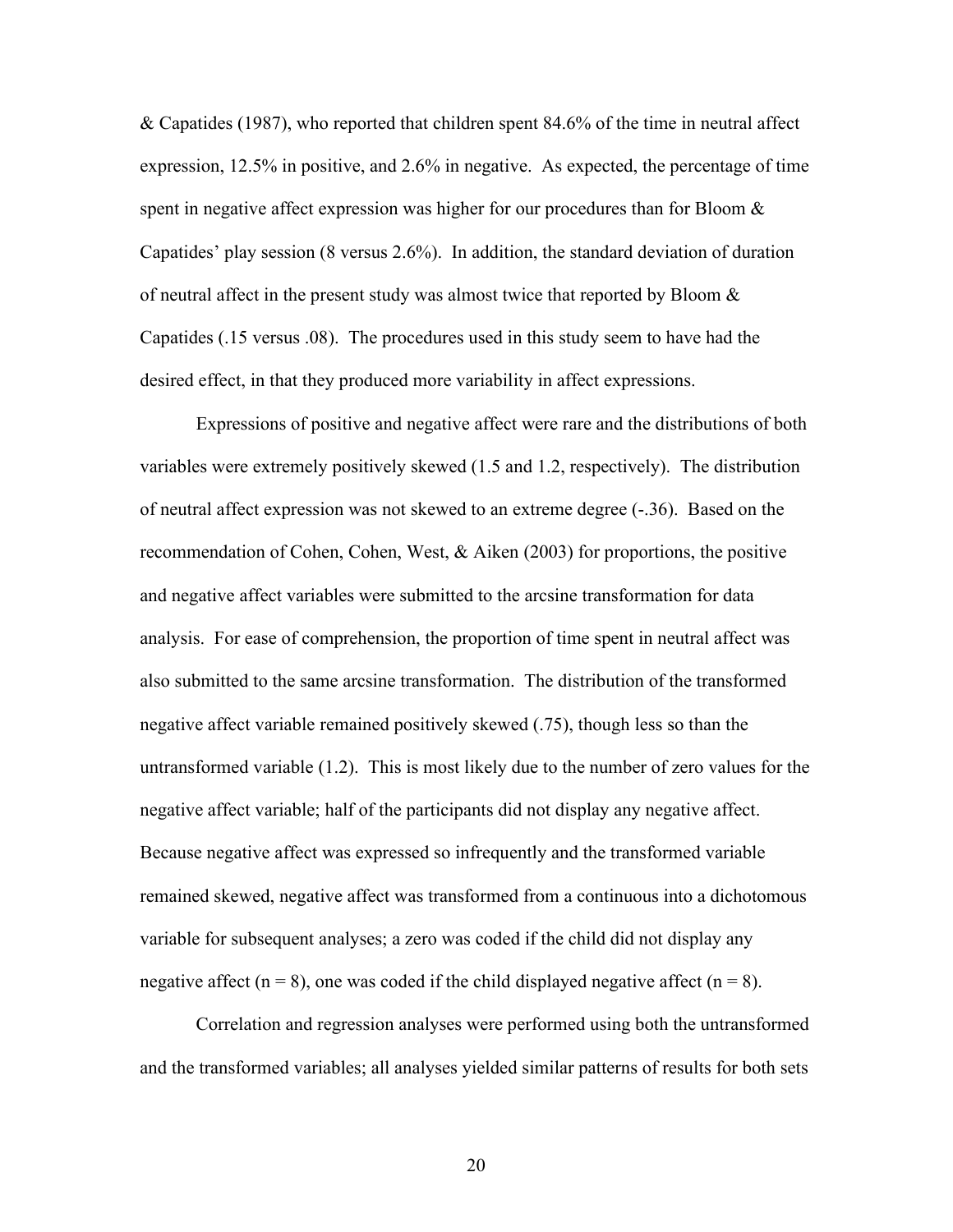of data. Correlations involving both types of affect variables (transformed and untransformed) are reported below, however for simplicity, the regression results are presented for the transformed affect variables only.

## Language

The mean receptive age equivalent score for the sample was 15.94 months, and the mean expressive age equivalent score was 15.06 months.

## Correlation Analysis

Affect Expression & RJA

#### *Untransformed Variables*

Because the affect coding system was mutually exclusive and exhaustive, the three affect variable proportions summed to one. Thus, neutral affect expression was significantly negatively correlated with both positive and negative affect expression  $(r = -$ .66;  $r = -.63$ , both  $p < .01$ ). Positive and negative affect expression were not correlated (r  $= -2, p > .05$ ).

There was a significant negative correlation between neutral affect expression and RJA ( $r = -0.63$ ,  $p < 0.01$ ). The correlation between positive affect and RJA approached significance ( $r = .48$ ,  $p = .06$ ). Negative affect was not significantly correlated with RJA  $(r = .33, p > .05)$ .

### *Transformed Variables*

Dichotomizing the negative affect variable reduced the collinearity between the affect variables as they no longer summed to one. Neutral affect was negatively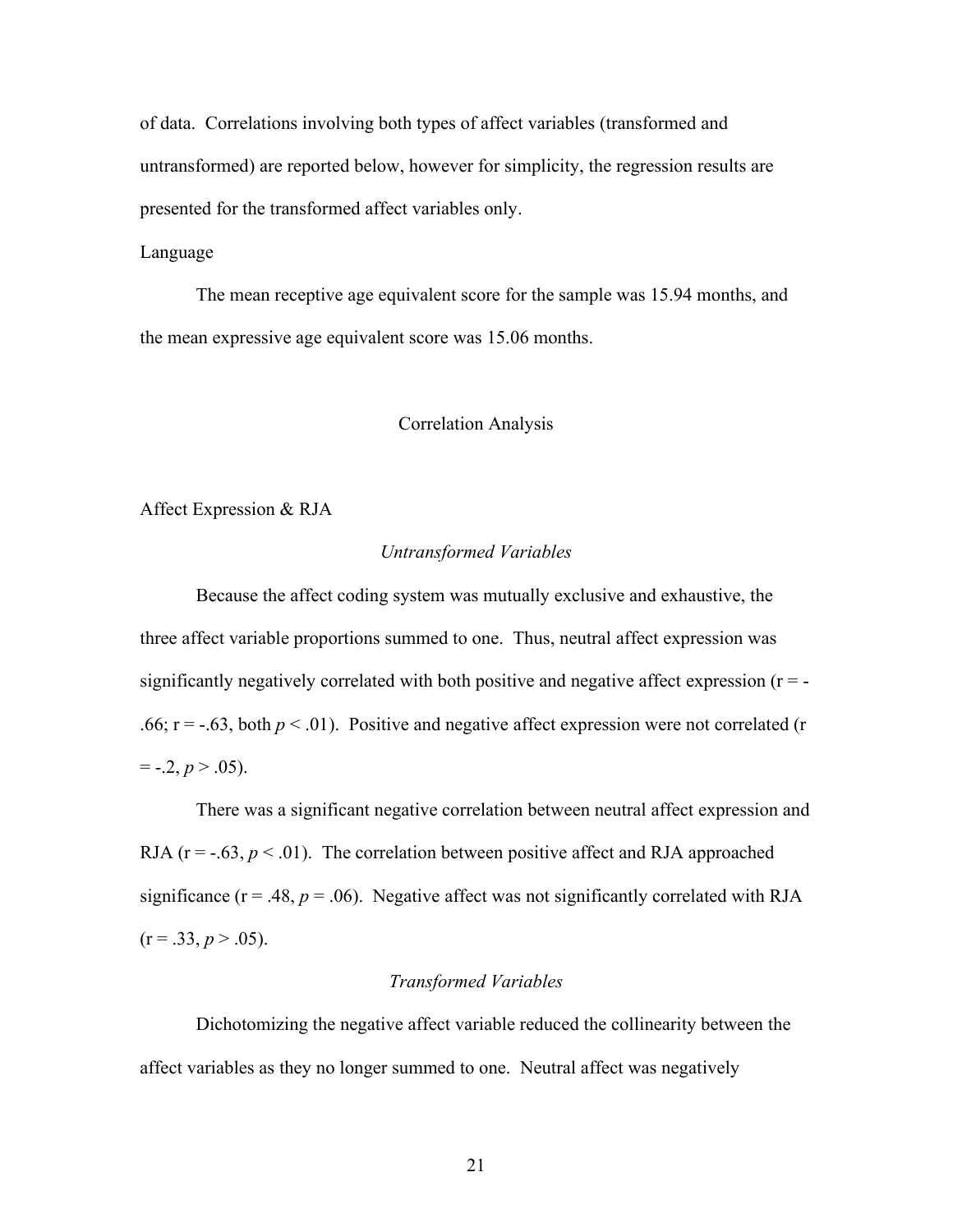correlated with positive affect ( $r = -.73$ ,  $p < .01$ ), however neutral affect was no longer correlated with the negative affect ( $r = -0.4$ ,  $p > 0.05$ ). Positive and negative affect were uncorrelated ( $r = -0.2$ ,  $p > 0.05$ ).

The transformed affect variables showed the same correlational pattern with RJA as the untransformed variables (see Table 4). Again, there was a significant negative correlation between neutral affect and RJA ( $r = -.69$ ,  $p < .01$ ). The transformed positive affect variable was significantly correlated with RJA performance were correlated  $(r =$ .59,  $p < 0.05$ ). The dichotomized negative variable was not significantly correlated with RJA ( $r = .40$ ,  $p > .05$ ). The only correlation that was not significant prior to transformation, but became significant after the arcsin transformation, was the correlation between positive affect and RJA.

| TAUIT 4. CUITTIAIIUII AIIAIVSIS |            |          |         |          |            |            |
|---------------------------------|------------|----------|---------|----------|------------|------------|
|                                 | RJA.       | Positive | Neutral | Negative | Receptive  | Expressive |
|                                 | Proportion | Affect   | Affect  | Affect   | Age Equiv. | Age Equiv. |
|                                 |            |          |         |          |            |            |
| <b>RJA</b> Proportion           |            |          |         |          |            |            |
| of Correct Hits                 | 1.00       |          |         |          |            |            |
| Positive Affect                 |            |          |         |          |            |            |
| (arcsin)                        | $.59*$     | 1.00     |         |          |            |            |
| Neutral Affect                  |            |          |         |          |            |            |
| (arcsin)                        | $-.69**$   | $-73**$  | 1.00    |          |            |            |
| Negative Affect                 |            |          |         |          |            |            |
| (dichotomous)                   | .40        | $-.20$   | $-.37$  | 1.00     |            |            |
| Receptive Age                   |            |          |         |          |            |            |
| Equivalent                      | .33        | .25      | $-.03$  | $-.09$   | 1.00       |            |
|                                 |            |          |         |          |            |            |
| <b>Expressive Age</b>           |            |          |         |          |            |            |
| Equivalent                      | .32        | .19      | $-.03$  | .13      | .09        | 1.00       |

Table 4. Correlation Analysis

\* p < .05, \*\* p < .01 (two-tailed)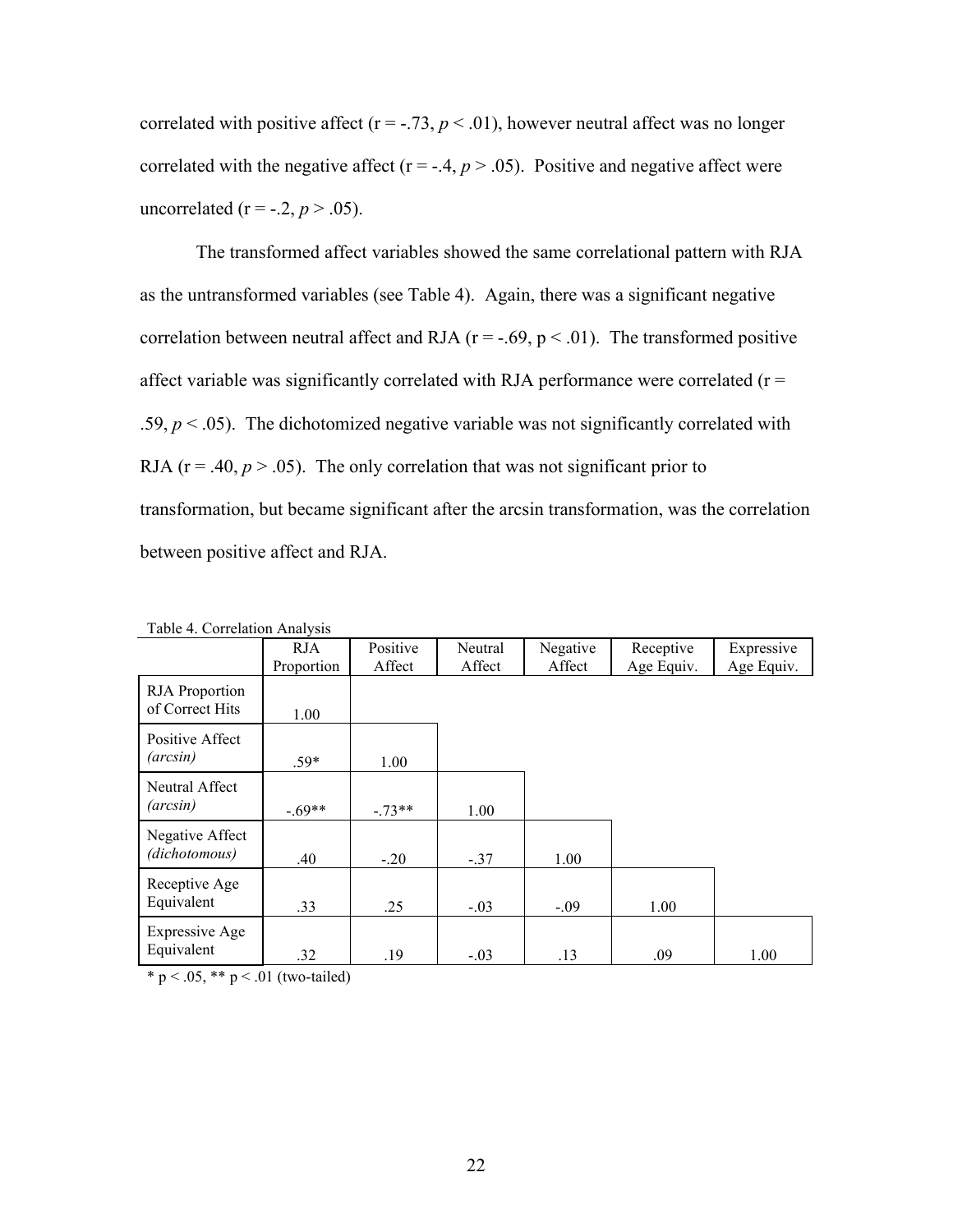## RJA & Language

Receptive and expressive age equivalent scores on the Mullen were both nonsignificantly correlated with RJA ( $r = .33$ ,  $p = .2$ ;  $r = .32$ ,  $p = .2$ ; respectively). Affect Expression & Language

None of the untransformed affect variables were significantly correlated with either the receptive or expressive age equivalent scores on the Mullen; this was also true for the transformed affect variables (see Table 4).

## Regression Analysis

# Predictors of RJA

Chronological age was included in each regression equation because of Bloom et al.'s (1988) findings that non-neutral affect expressions increased with age for later word learners, but not for early word learners. Thus, we wished to control for the effects of age on both positive and negative affect as well as RJA in order to determine whether the affect variables shared a unique association with RJA, apart from variance associated with age.

## *Predicting RJA from CA*

Chronological age alone was used to predict RJA. CA was not significantly correlated with RJA ( $r = .38$ ,  $p = .14$ ), and the multiple correlation from the regression was also not significant ( $R = .38$ ,  $F = 2.41$ ,  $p > .05$ ). Adjusted  $R^2$  is reported because of the relatively small sample size. Age alone only accounted for 8.6% of the variance in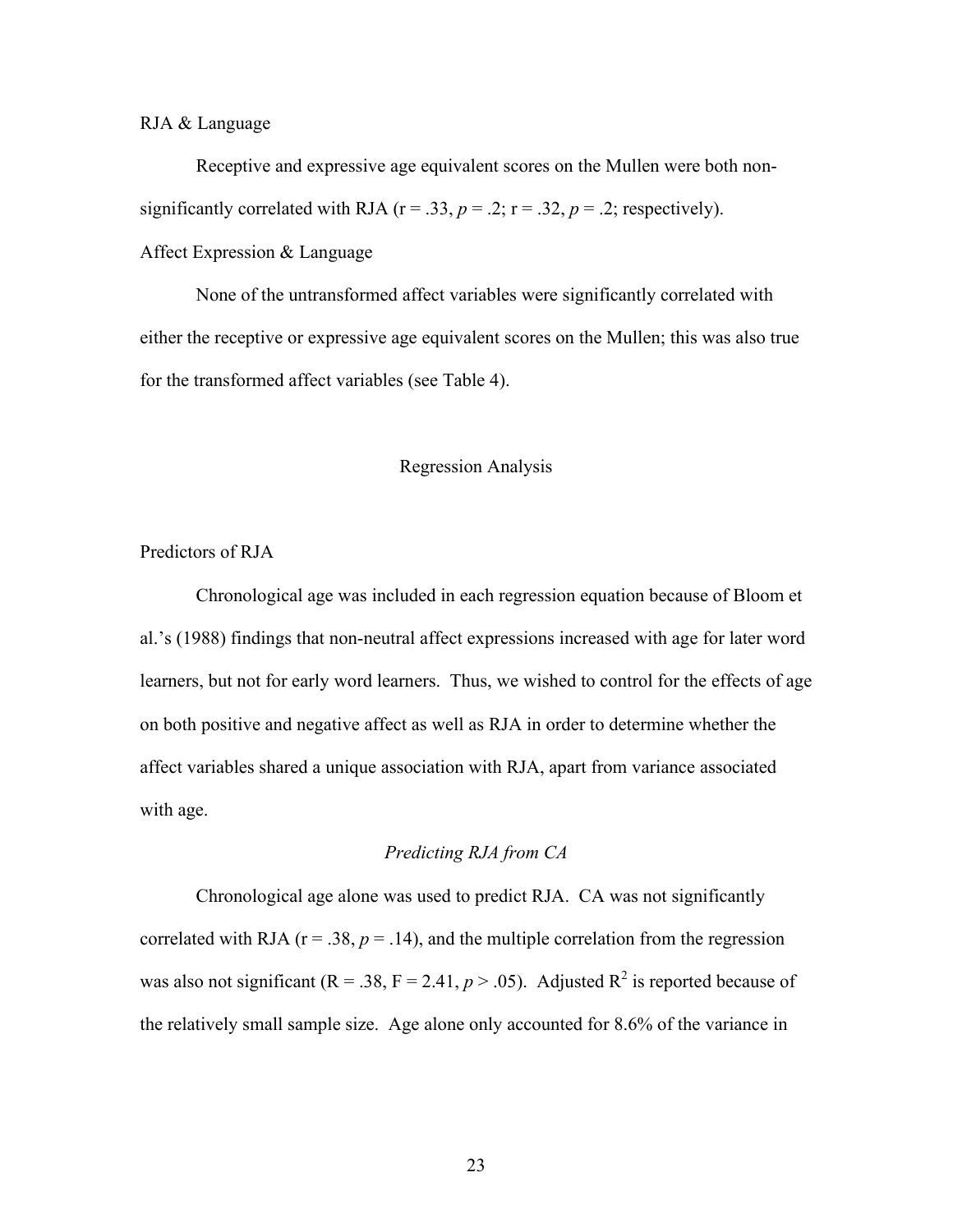RJA ( $\mathbb{R}^2$  = .15). The standard partial regression coefficient for CA was not significant ( $\beta$  $= .38$ ,  $t_{14} = 1.55$ ,  $p > .05$ , two-tailed).

# *Predicting RJA from CA & Positive Affect*

Second, age and positive affect were included to predict RJA. The joint effects of age and positive affect yielded a significant multiple correlation ( $R = .64$ ,  $F = 4.38$ ,  $p <$ .05). Age and positive affect together accounted for 31% of the variance in RJA ( $R^2$  = .40). The change in  $R^2$  after including positive affect in the regression equation with CA was .26 ( $F = 5.56$ ,  $p < .05$ ). The standardized partial regression coefficients indicated that only positive affect made a significant contribution to the prediction of RJA when variance associated with CA was considered ( $\beta$  = .53,  $t_{13}$  = 2.36,  $p$  < .05, two-tailed). Thus, positive affect significantly predicted RJA after controlling for CA.

# *Predicting RJA from CA & Negative Affect*

Age and negative affect were included to predict RJA. The joint effects of age and negative affect yielded a non-significant multiple correlation  $(R = .56, F = 2.99, p > .05)$ . Age and negative affect together accounted for 21% of the variance in RJA ( $R^2 = .32$ ). The change in  $R^2$  after adding negative affect to the regression equation with CA was .17  $(F = 3.19, p > .05)$ . Including negative affect in the regression equation with CA slightly increased our ability to predict RJA, but negative affect and CA did not significantly predict RJA better than CA alone. The standardized partial regression coefficients for CA and negative affect were not significant (CA:  $\beta$  = .40, t<sub>13</sub> = 1.73, *p* > .10, two-tailed; Negative affect:  $\beta$  = .41, t<sub>13</sub> = 1.79,  $p < 10$ , two-tailed).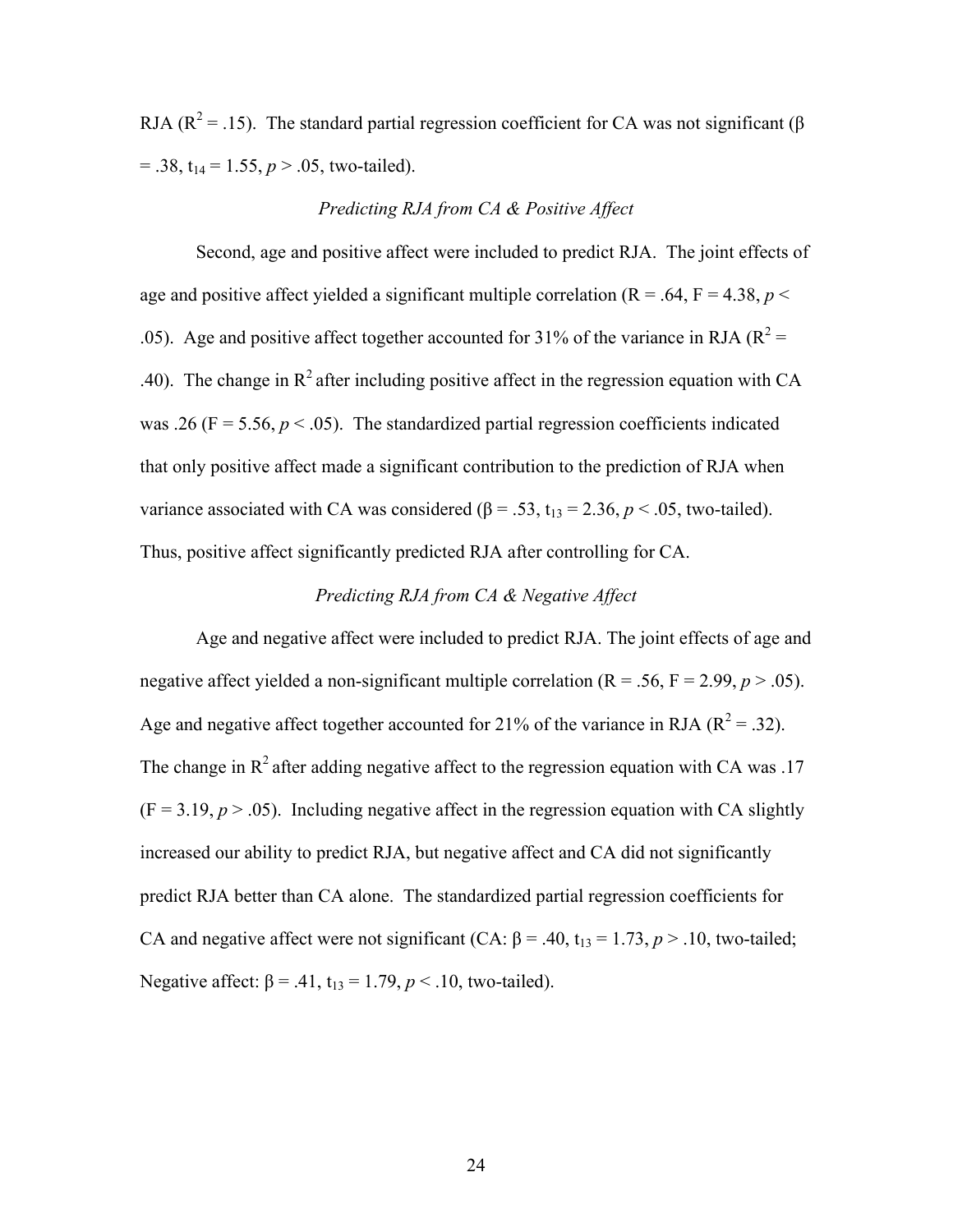#### *Predicting RJA from CA, Positive, & Negative Affect*

Multiple regression analysis was conducted to predict RJA score from chronological age (CA), positive affect (arcsin), and negative affect (dichotomous). Examining the joint effects of all three predictor variables yielded a significant multiple correlation  $(R = .82, F = 8.17, p < .01)$ , indicating that children who were older and expressed more positive affect and any amount of negative affect tended to have higher RJA scores. After adjusting for the relatively small sample size, the combined effects of positive and negative affect with chronological age accounted for 59% of the variance in RJA ( $\mathbb{R}^2$  = .67). The change in  $\mathbb{R}^2$  after adding negative affect to the equation including positive affect and CA was .27 ( $F = 9.8$ ,  $p < .01$ ).

The results of the regression analysis indicate that the two affect predictor variables acted in cooperative suppression, in that each affect variable suppressed irrelevant variance in the other variable. The effect of combining the variables together in the regression equation enhanced both variables' predictive relationship with RJA, which is evident from inspection of the partial correlations and standardized coefficients (Cohen et al., 2003). The partial correlations for both of the affect variables with RJA, after controlling for the effects of the other predictor variables, were higher than their respective zero-order correlations (see Table 5), which is one indicator of suppression. The standardized regression coefficients for both affect variables were also larger than their respective correlations with RJA. This pattern of results was not found for the CA variable. Thus, the affect variables behaved as cooperative suppressors; together they accounted for significantly more variance in RJA than either positive or negative affect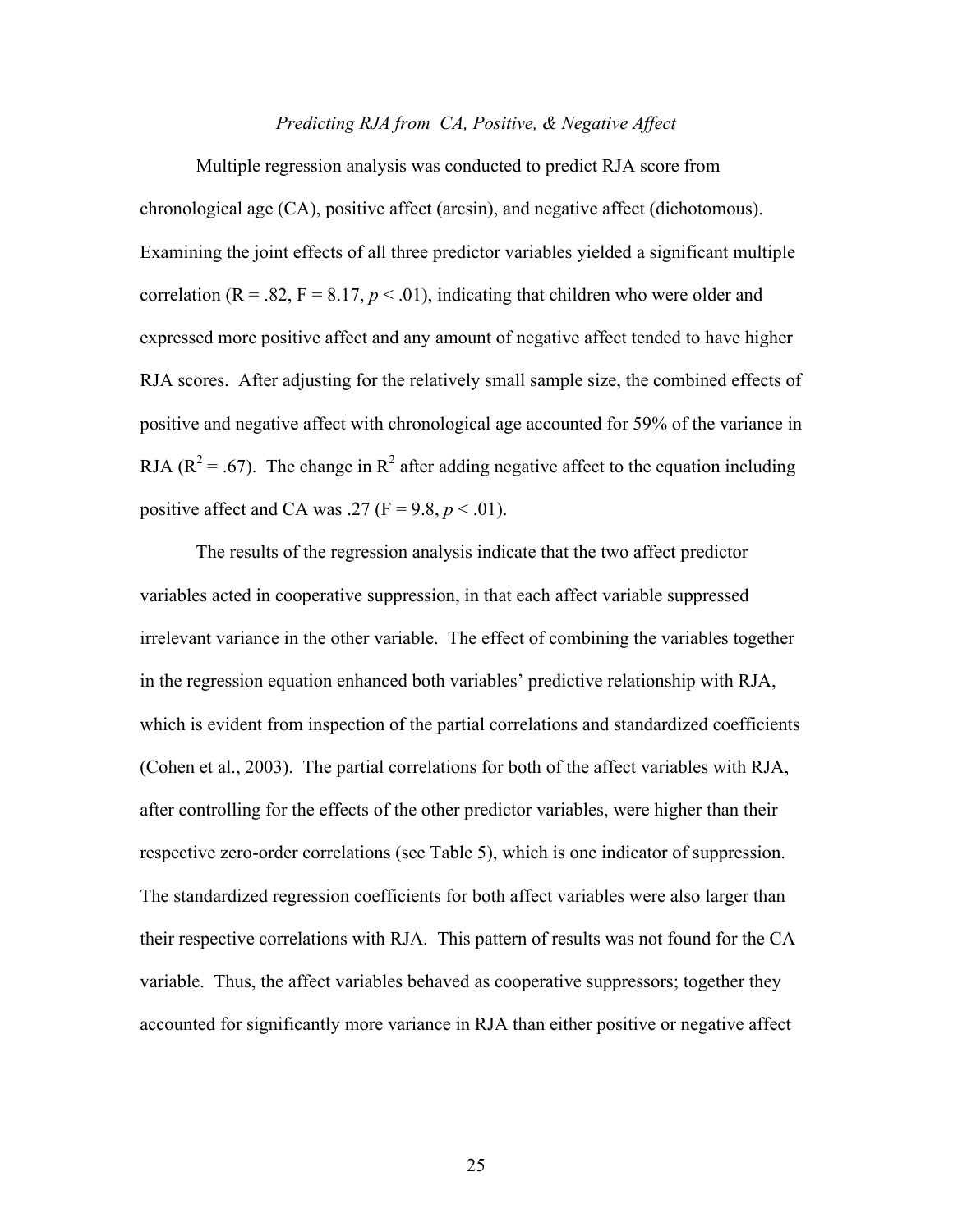alone (Tzelgov & Henik, 1991). These results clearly demonstrate that positive and negative affect both significantly contribute to RJA ability.

The coefficients for both affect variables were significant: positive affect  $\beta = .63$ (t<sub>12</sub> = 3.61, *p* < .01, two-tailed); negative affect  $\beta$  = .53 (t<sub>12</sub> = 3.13, *p* < .01, two-tailed). The standardized coefficient for CA was not significant ( $\beta$  = .23, t<sub>12</sub> = 1.34, *p* > .05, twotailed). Positive and negative affect together significantly predicted infants' responding to joint attention ability, and both variables were better predictors of RJA in combination than independently.

| Table 5. Linear Regression Predicting RJA                                 |                                 |                                                  |  |  |
|---------------------------------------------------------------------------|---------------------------------|--------------------------------------------------|--|--|
| Predictor Variable                                                        | Partial correlation<br>with RJA | Standardized regression<br>coefficient $(\beta)$ |  |  |
| Equation 1: $CA$ (Adj. R-square = .086)                                   |                                 |                                                  |  |  |
|                                                                           |                                 |                                                  |  |  |
| Chronological Age                                                         | .38                             | .38                                              |  |  |
| Equation 2a: CA & Positive Affect (Adj. R-square = .311)                  |                                 |                                                  |  |  |
|                                                                           |                                 |                                                  |  |  |
| Chronological Age                                                         | .29                             | .24                                              |  |  |
| Positive Affect                                                           |                                 |                                                  |  |  |
| (arcsin)                                                                  | $.55*$                          | $.53*$                                           |  |  |
| Equation 2b: CA & Negative Affect (Adj. R-square = .210)                  |                                 |                                                  |  |  |
|                                                                           |                                 |                                                  |  |  |
| Chronological Age                                                         | .43                             | .40                                              |  |  |
| Negative Affect                                                           |                                 |                                                  |  |  |
| (dichotomous)                                                             | .44                             | .41                                              |  |  |
| Equation 3: CA, Positive Affect, & Negative Affect (Adj. R-square = .589) |                                 |                                                  |  |  |
|                                                                           |                                 |                                                  |  |  |
| Chronological Age                                                         | .36                             | .23                                              |  |  |
| Positive Affect                                                           |                                 |                                                  |  |  |
| (arcsin)                                                                  | $.72**$                         | $.63**$                                          |  |  |
| Negative Affect                                                           |                                 |                                                  |  |  |
| (dichotomous)                                                             | $.67**$                         | $.53**$                                          |  |  |
| $\sim$ 0.1<br>$-074$                                                      |                                 |                                                  |  |  |

\* p < .05, \*\* p < .01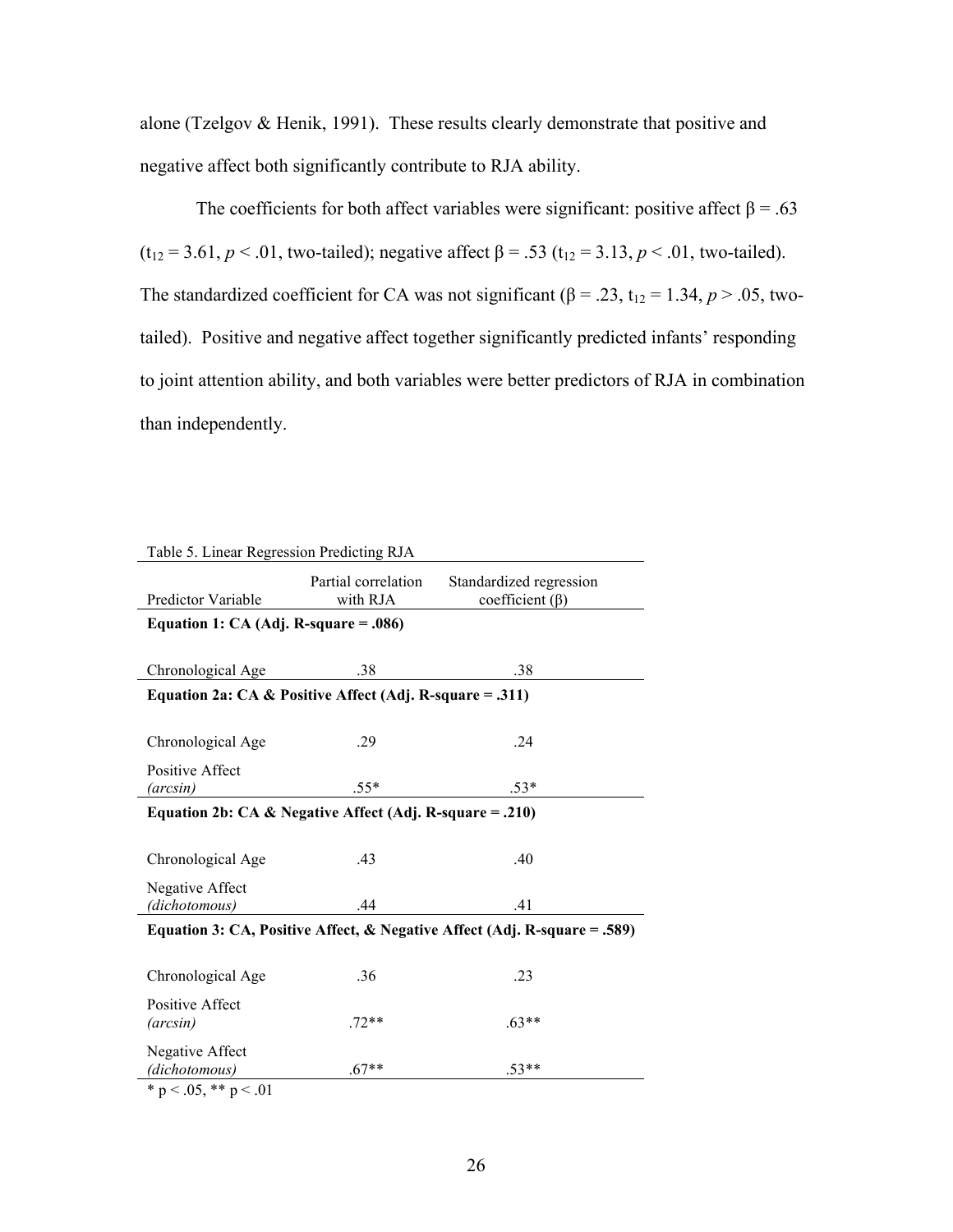#### CHAPTER IV

## **DISCUSSION**

The purpose of the present study was to examine Bloom's hypothesis about affect and language, and to extend this hypothesis to responding to joint attention, a skill that is theoretically and empirically related to language acquisition (Baldwin, 1995; Delgado et al., 2002; Morales et al., 2000a). Following Bloom's hypothesis, we predicted that neutral affect would be positively correlated with language. We also predicted that neutral affect would be similarly associated with better RJA. The results did not support these hypotheses; neutral affect expression was not significantly correlated with either receptive or expressive language ability. Moreover, neutral affect expression was significantly negatively correlated with responding to joint attention ability. Multiple regression revealed that positive and negative affect together predicted responding to joint attention, beyond the effects of chronological age. Positive and negative affect were each stronger predictors of RJA when combined than when analyzed independently.

Adamson & Russell (1999) argue that the achievement of joint attention can be rephrased as "the accomplishment of integrating *engagement* with social partners with *interest* in objects." However, much of research on joint attention tends to overlook affect in favor of a more skill-based approach (Morales, Mundy, Crowson, Neal, & Delgado, 2005), which focuses on joint attention as a precursor to theory of mind or as a predictor of language ability (Morales et al., 2000a; Mundy & Gomes, 1998; Tomasello, 2003). Many of these studies assume that individual differences in the capacity to engage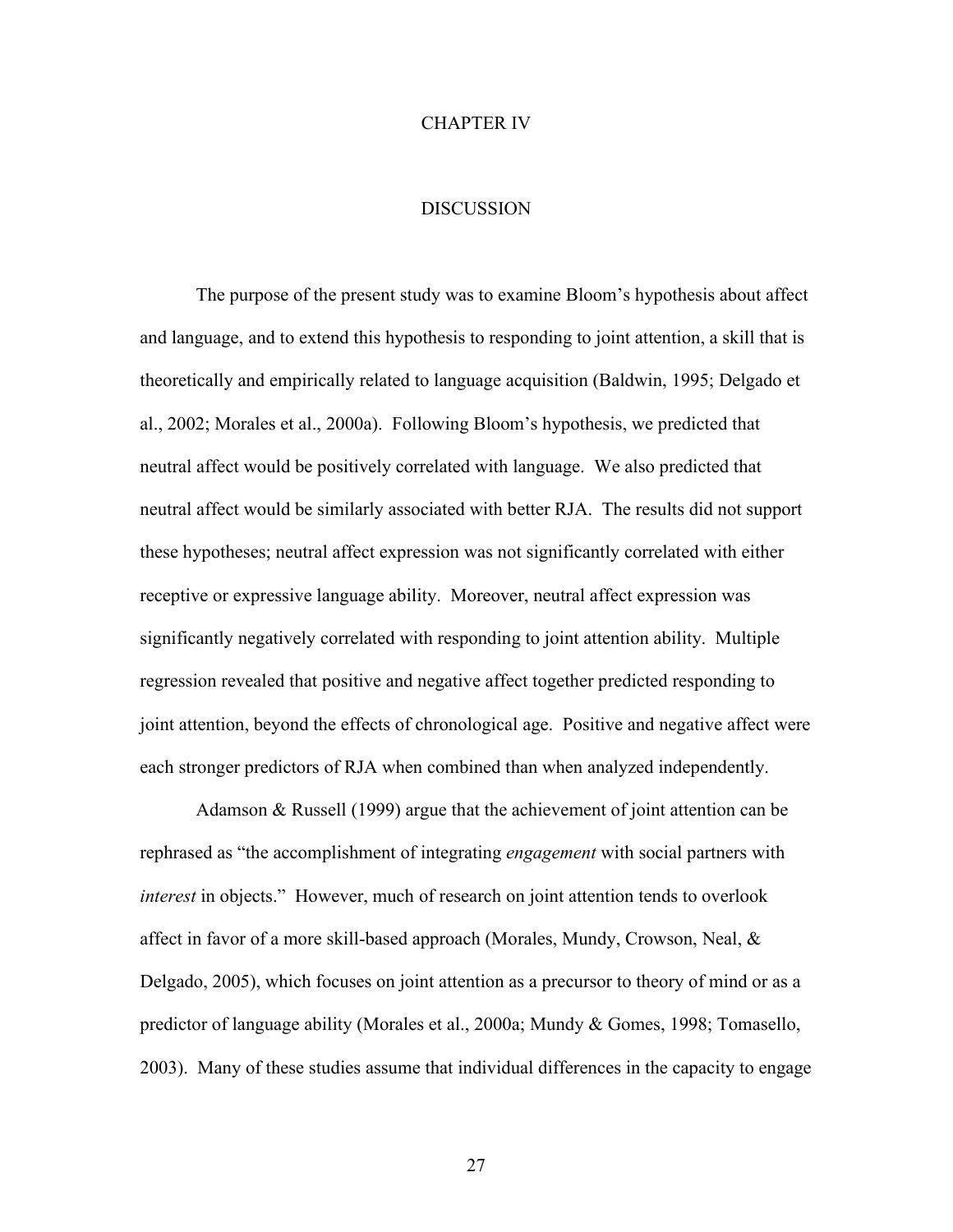in joint attention are primarily affected by both maturational and environmental processes (Morales et al., 2000a). As Trevarthen & Aitken (2001) point out, the development of joint attention in infancy is accompanied by changes in physical size, perceptual acuity, and motor strength, in addition to developments in interactional style with others. Surprisingly, we found that maturation, indexed by age, is not predictive of RJA; that is, older infants did not tend to have higher RJA scores than younger infants. Instead, between 12- to 18-months of age, our results suggest that individual differences in emotional expressivity are better predictors of RJA than chronological age. The results of the present study highlight the importance of analyzing joint attention within a developmental framework that integrates analysis of affect and attention.

There are, however, several limitations to the present study. One limitation is that the affect measurement context in this study was very different from that in Bloom's studies. In Bloom & Capatides (1987), affect was measured in an unstructured and relaxed environment, whereas in this study the context was highly structured and designed to elicit a range of both positive and negative expressions. The rationale for this experimental design was based on our operational definition of affect as a temporary state, but one that is stable across situations that require a comparable level of cognitive effort. We therefore assumed that our measure of affect would generalize across similar contexts, but not to more relaxed settings such as toy play, which is deemed less cognitively challenging (Weiner-Margulies, Rey-Barboza, Cabrera, & Anisfield, 1996). It may be that we did not find a positive correlation between neutral affect and expressive language because of this discrepancy in measurement context. An additional limitation is that we observed affect for a relatively short period of time (3 minutes), whereas Bloom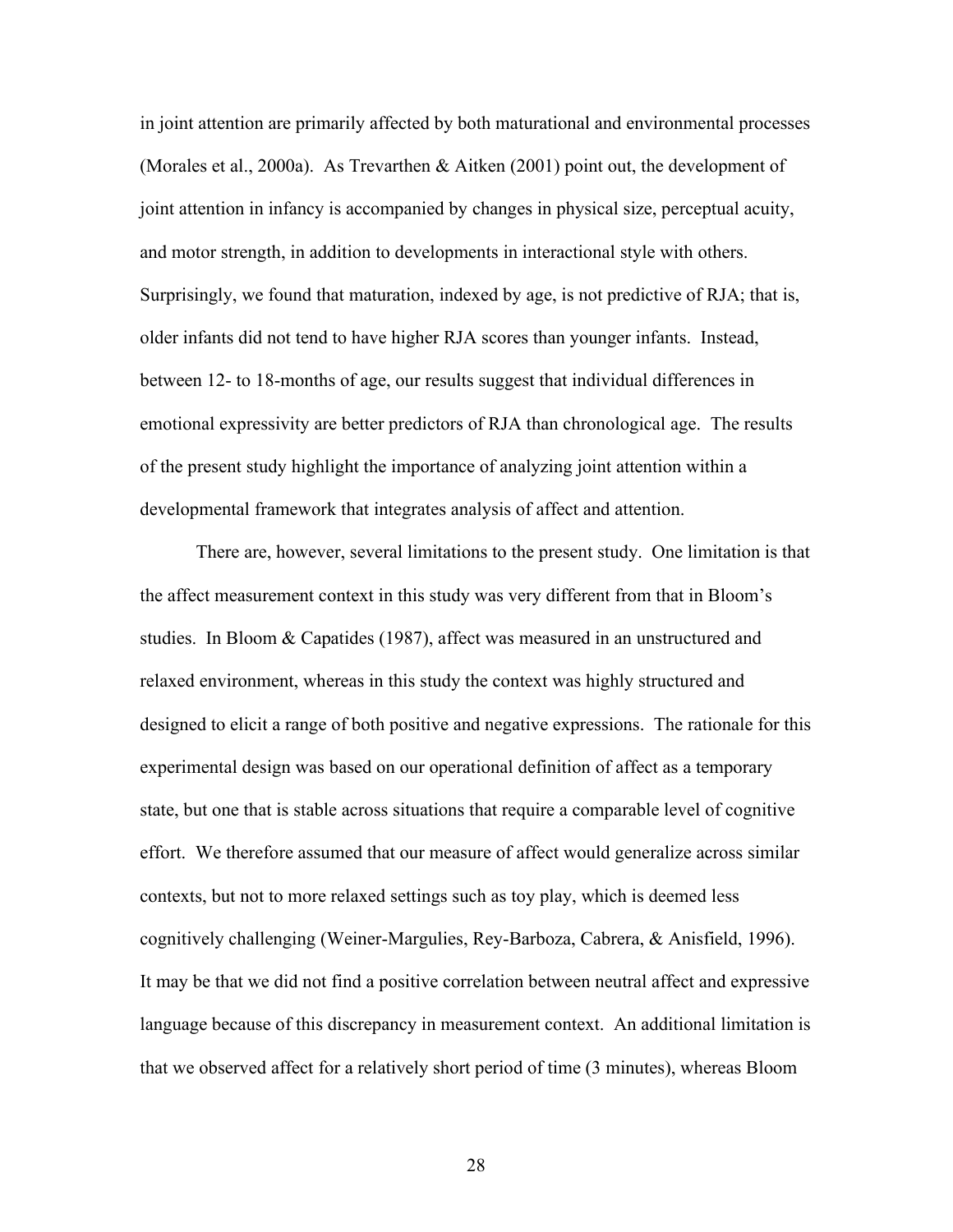& Capatides (1987) observed affect for a full hour. To resolve these issues, future research incorporating affect observations for longer periods of time, across several contexts that require varying levels of cognitive effort, could help clarify this contradiction. It is possible that infant affect expressions measured in certain contexts are differentially associated with expressive language ability.

The procedures in the present study introduced an emotional element that was not present in Bloom's studies. The infants in this study may have reacted differently, and perhaps uncharacteristically, to our procedures than they would have in a less emotional environment. A possible measurement context that would be cognitively demanding but not emotionally challenging, would be to observe affect during a novel word learning task. This context would encourage children to engage in cognitive evaluations and might prove to be an optimal measurement context for affect during language learning.

The results of the present study reveal that positive and negative affect expression are significantly associated with better RJA. One interpretation of these findings is that emotionally expressive infants are more motivated to actively engage in dyadic and triadic interactions with others (Trevarthen & Aitken, 2001). Spinrad & Stifter (2002) found that infants at both emotional extremes (negative or positive) tended to have mothers who frequently "intruded" upon their children's activities, such as by introducing a new toy or redirecting attention to another object. These same maternal behaviors are examples of joint attention bids. In other words, the more emotionally expressive infants received more environmental stimulation, including joint attention bids, from their caregivers. Spinrad  $\&$  Stifter (2002) suggest that mothers of negative infants may provide constant stimulation in order to soothe the infants, which may mean more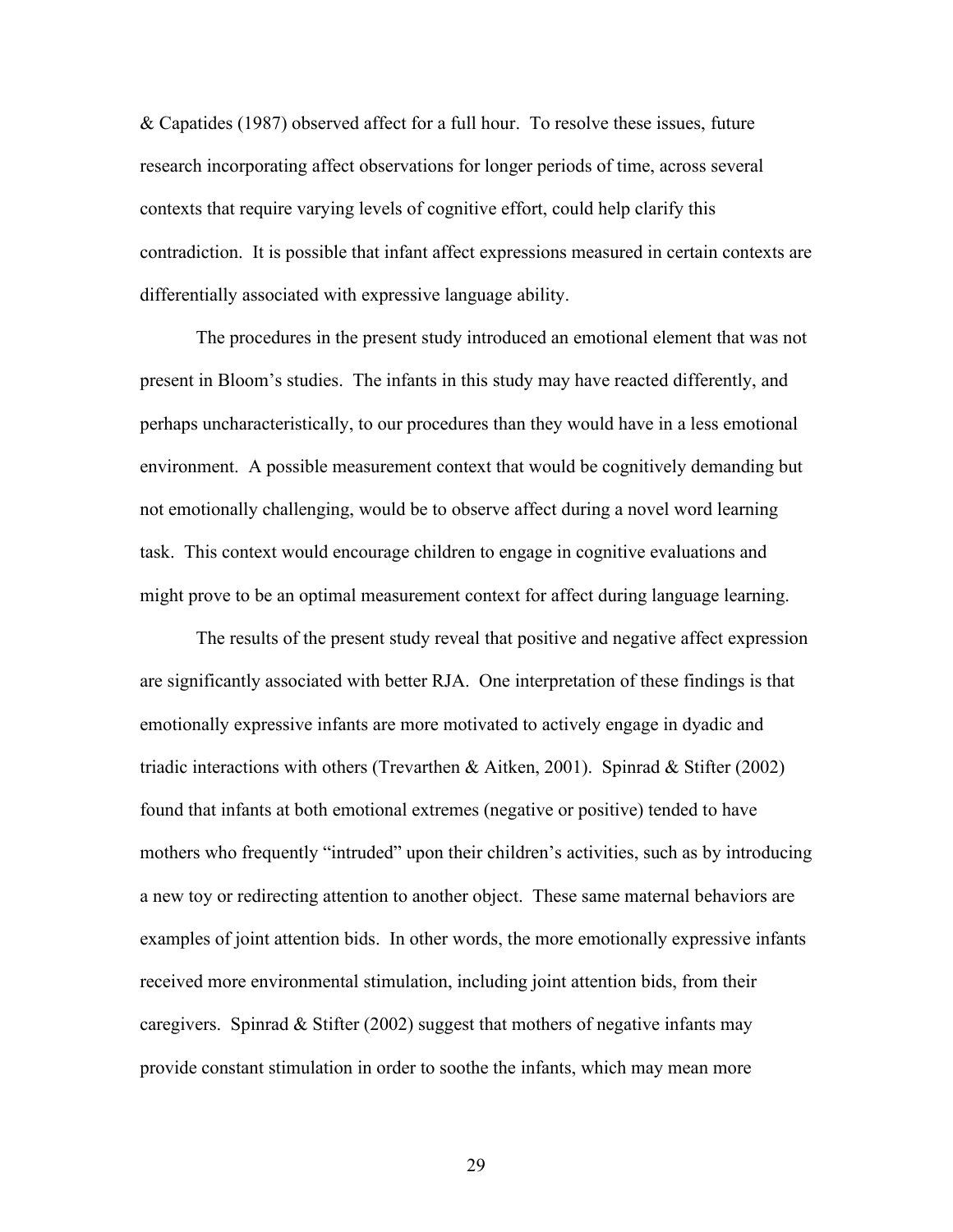opportunities to respond to joint attention for negative infants than for more neutral infants.

In contrast, mothers of positive infants may engage more with their infants simply because it is pleasing to do so. Infants who express more positive affect may readily engage social partners and have more opportunities to respond to joint attention, and thus could be exposed to new words more often than less positive infants (Adamson  $\&$ Bakeman, 1985). However, another possibility is that interactive and engaging caregivers will offer more opportunities for RJA, and infants will express more positive affect as a result of these frequent and affectionate joint attention exchanges (Trevarthen & Aitken, 2001). Thus, it might be that sensitive and affectionate caregivers elicit more positive affect from their infants, and these caregivers also initiate more joint attention with their infants. Unfortunately, because of the correlational nature of the present study, we cannot distinguish between these two possibilities. Future studies utilizing longitudinal designs would allow researchers to disentangle these two potential pathways of influence to determine if positive affect expression predicts RJA, or if the amount of RJA prompts provided by caregivers predicts positive affect expression.

An alternative interpretation is that emotionally expressive infants may initiate more joint attention with caregivers. This can often start a turn-taking game where the child directs the adults' attention, the adult directs the child's attention, and so on (Newland, Roggman, & Boyce, 2001). Thus, joint attention initiated by the infant (IJA) can lead to opportunities for the infant to respond to joint attention (RJA). An interesting future route for investigation would be to test whether emotionally expressive infants initiate more joint attention than more neutral infants. In addition, IJA can be categorized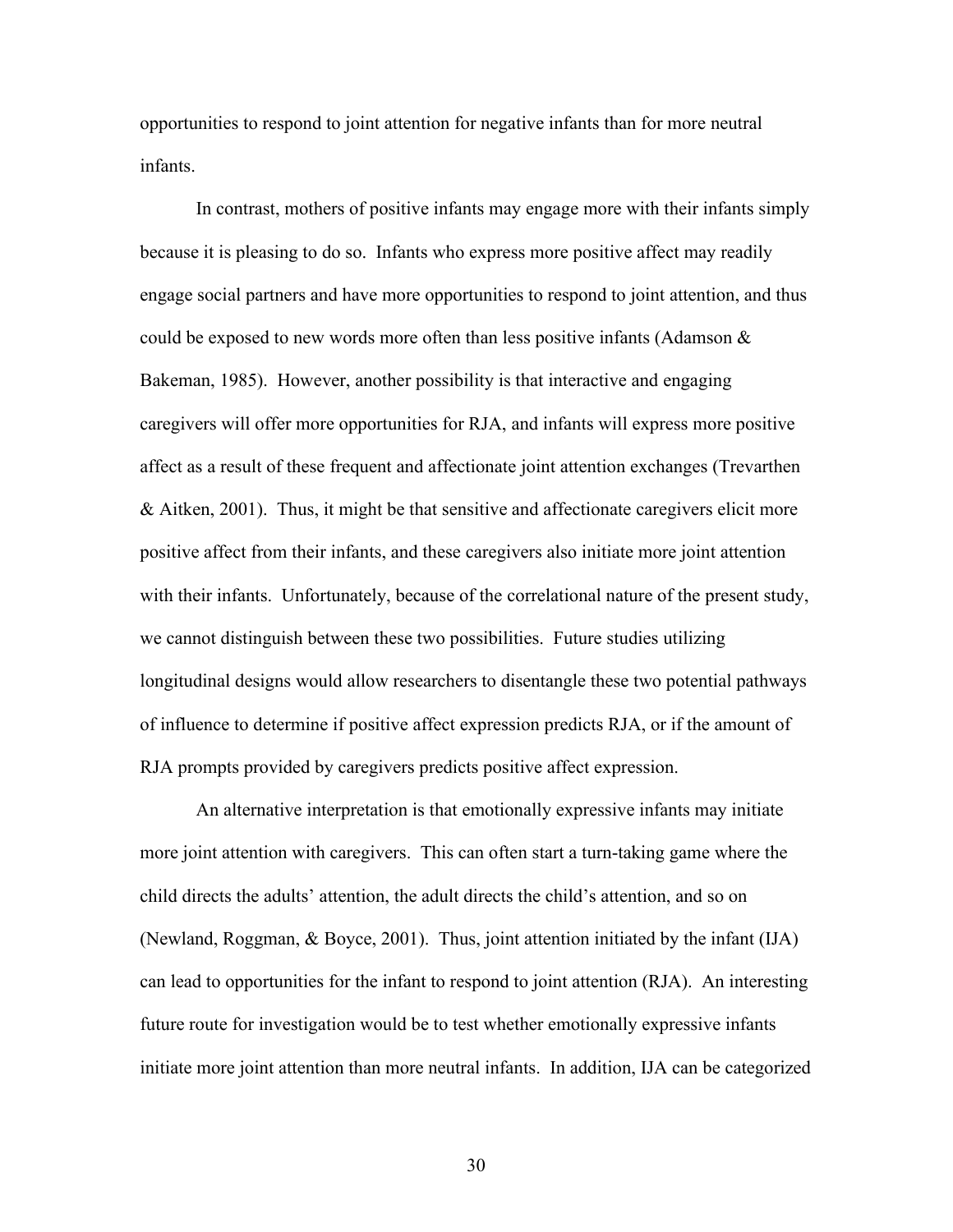into declarative and imperative acts (Liszowski, Carpenter, Henning, Striano, & Tomasello, 2004). It may be that positive infants engage in more declarative IJA behaviors (i.e. pointing to share interest), whereas negative infants may engage in more imperative IJA behaviors (i.e. pointing to request a toy). Vaughn et al. (2003) found that smiling and distress to limitations on the IBQ was positively correlated with IJA. Thus, positive and negative dimensions of temperament were similarly associated with better IJA but unfortunately, the researchers did not distinguish between declarative and imperative IJA acts. By analyzing the different forms of IJA behavior in positively and negatively expressive infants, we can better understand the individual differences in emotionality that contribute to joint attention development.

Our findings add to the limited research on affect expression, responding to joint attention, and language. Current studies using temperament as a proxy for affect have found mixed results, but these inconsistencies could be due to methodological differences. Both Morales et al. (2000b) and Vaughn et al. (2003) used versions of the Early Social Communication Scales (ESCS) to measure RJA. In Morales et al. (2000b), RJA was assessed by only three gaze-following trials, whereas Vaughn et al. presented infants with eight gaze-following trials. In both studies, the tester said the child's name to elicit their attention. In the current study, the RJA eliciting and directing prompts were more variable and gave infants multiple opportunities to disengage and shift the focus of their attention.

In summary, these results revealed that positive and negative affect expression together significantly predicted responding to joint attention in 12- to 18-month-old infants, whereas chronological age did not predict RJA ability in this sample. This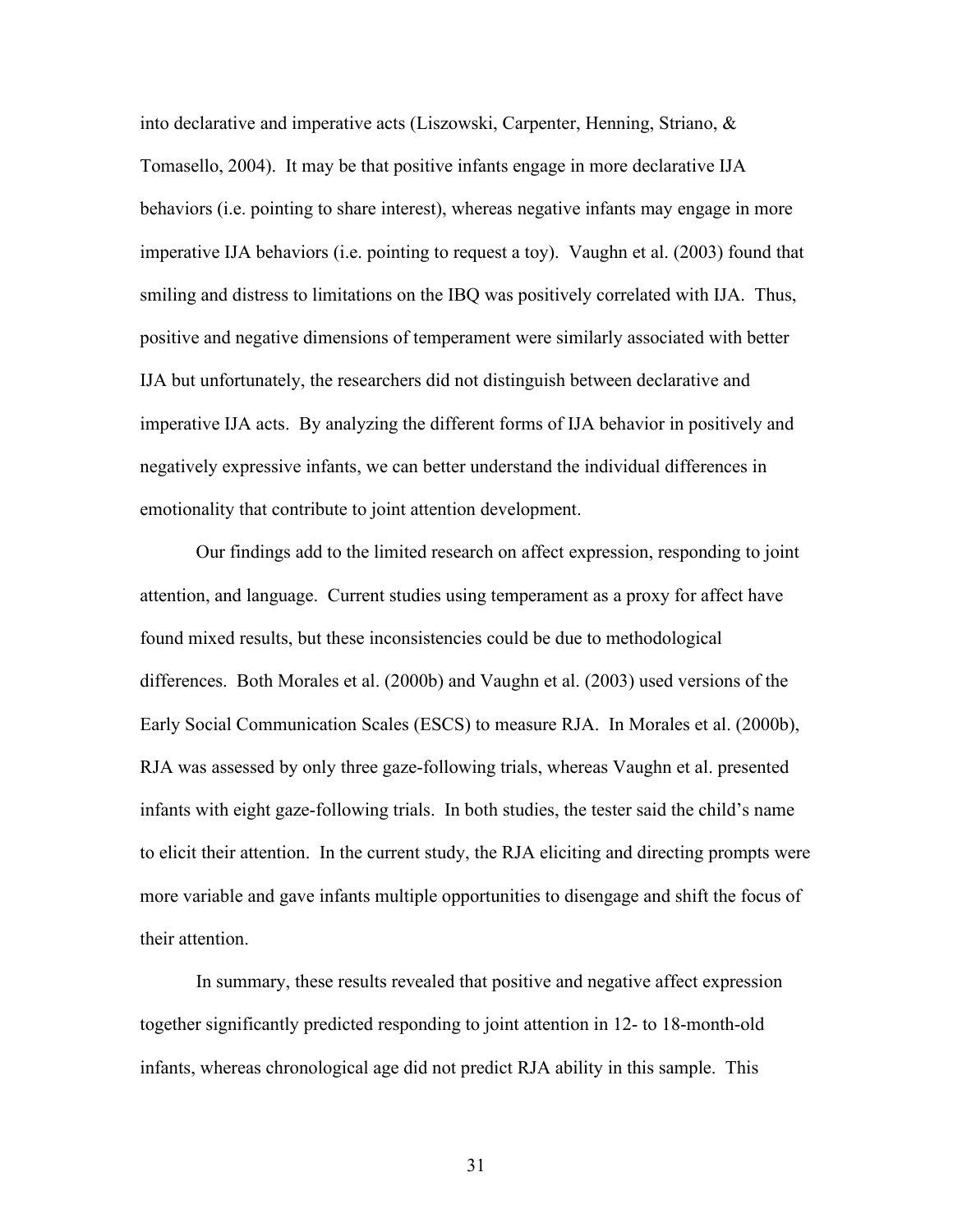finding adds to the growing literature on the dynamic interactions between the developing infant and the caregiving environment, and how these interactions influence the development of social cognitive skills such as joint attention. From a transactional view of early development, the results raise many intriguing questions about how individual differences among infants affect the interactions between infants and caregivers (Adamson, McArthur, Markov, Dunbar, & Bakeman, 2001; Markus, Mundy, Morales, Delgado, & Yale, 2000). By integrating affect and attention in future research, we can supplement and challenge our knowledge of the emergence and development of joint attention, which currently does not incorporate concomitant developments in emotional expression during the first two years of life (Adamson & Russell, 1999).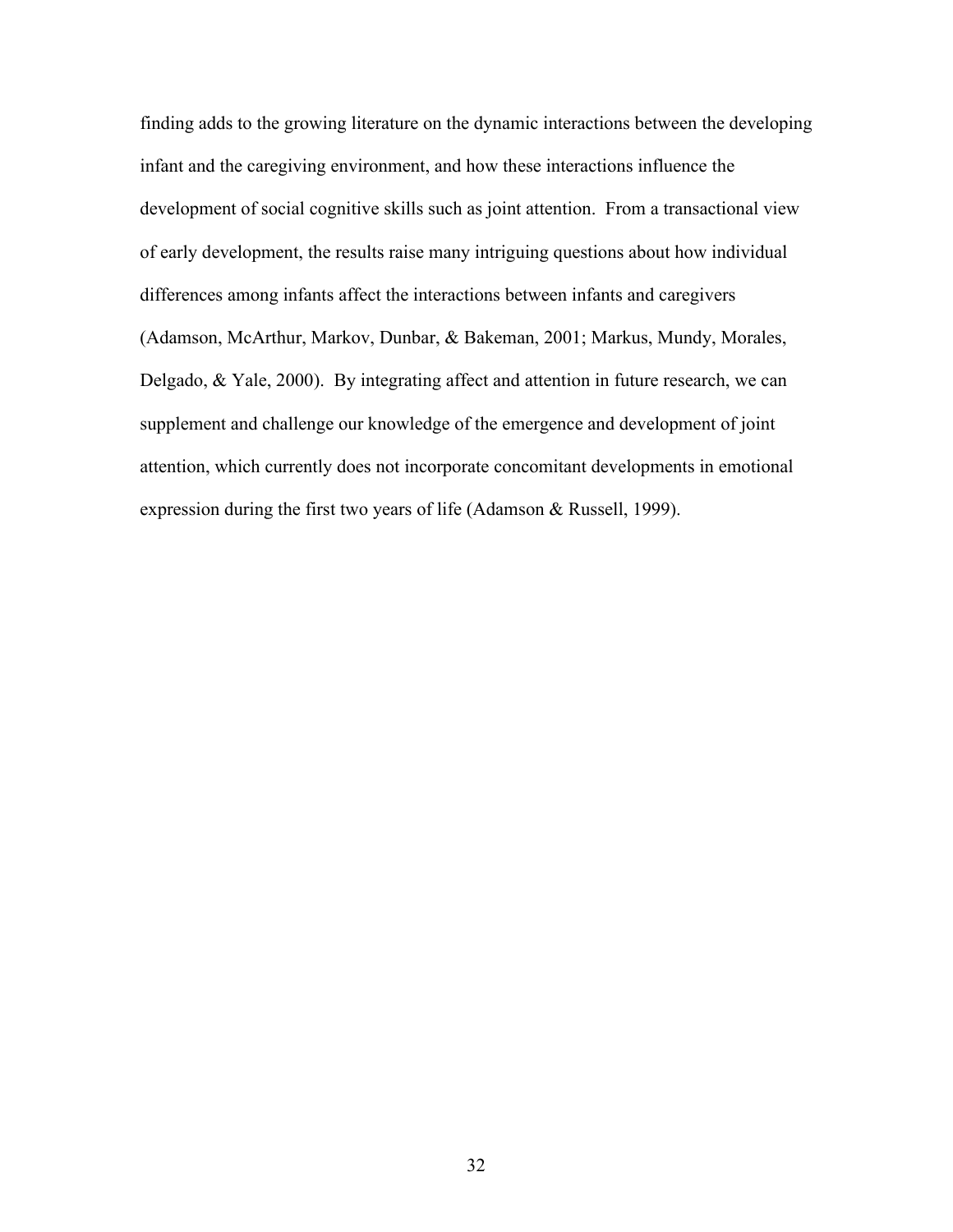#### REFERENCES

- Adamson, L. & Bakeman, R. (1985). Affect and attention: Infants observed with mothers and peers. *Child Development, 56,* 582-593.
- Adamson, L. & Russell, C. (1999). Emotion regulation and the emergence of joint attention. In P. Rochat (Ed.), *Early social cognition: Understanding others in the first months of life* (pp. 281-297). Hilldsale, NJ: Lawrence Erlbaum Associates.
- Adamson, L., McArthur, D., Markov, Y., Dunbar, B., & Bakeman, R. (2001). Autism and joint attention: Young children's responses to maternal bids. *Applied Developmental Psychology, 22,* 439-453.
- Bakeman, R. (2000). Behavioral Observations and Coding. In H. T. Reis & C. K. Judd (Eds.), *Handbook of research methods in social psychology* (pp. 138-159). New York: Cambridge University Press.
- Bakeman, R. & Adamson, L. (1984). Coordinating attention to people and objects in mother-infant and peer-infant interaction. *Child Development, 55,* 1278-1289.
- Baldwin, D. (1995). Understanding the link between joint attention and language. In C. Moore & P.J. Dunham (Eds.), *Joint attention: Its origins and its role in development.* Hillsdale, NJ: Lawrence Erlbaum Associates.
- Bloom, L. & Capatides, J. (1987). Expression of affect and the emergence of language. *Child Development, 58,* 1513-1522.
- Bloom, L., Beckwith, R., & Capatides, J. (1988). Developments in the expression of affect. *Infant Behavior & Development, 11,* 169-186.
- Bloom, L. (1993). *The transition from infancy to language: Acquiring the power of expression.* New York: Cambridge University Press.
- Campos, J., Frankel, C., & Camras, L. (2004). On the nature of emotion regulation. *Child Development, 75(2),* 377-394.
- Carpenter, M., Nagell, K. & Tomasello, M. (1998). Social cognition, joint attention, and communicative competence from 9 to 15 months of age. *Monographs for the Society of Research in Child Development, 63 (4),* serial no. 255.
- Cohen, J., Cohen, P., Aiken, & West (2003). *Applied multiple regression/correlation*  analysis for the behavioral sciences (3<sup>rd</sup> ed.). Mahweh, NJ: Lawrence Erlbaum Associates.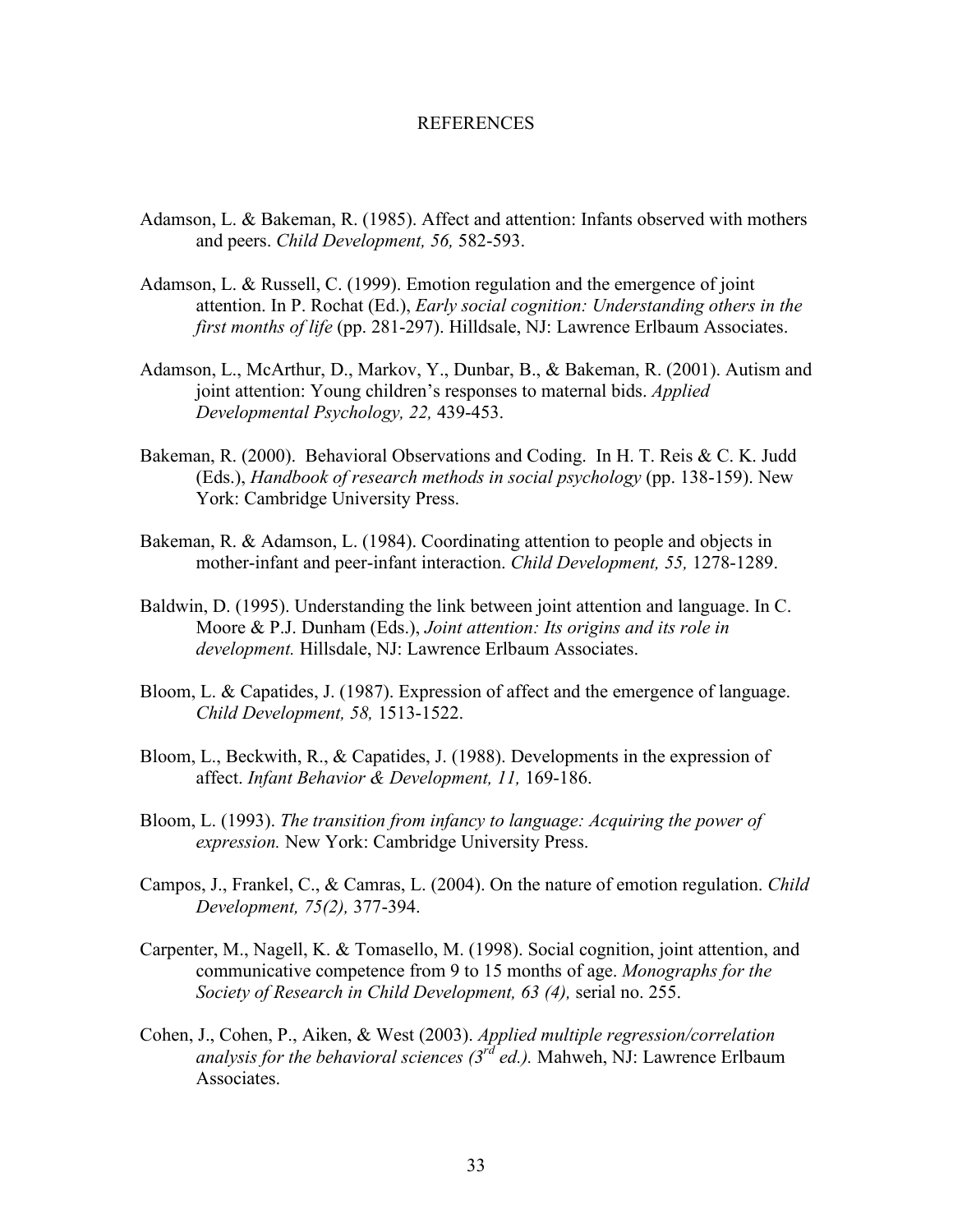- Corkum, V., & Moore, C. (1998). Infant gaze following based on eye direction. *British Journal of Developmental Psychology, 16,* 495-503.
- Delgado, C.E.F., Mundy, P., Crowson, M., Markus, J., Yale, M. & Schwartz, H. (2002). Responding to joint attention and language development: A comparison of target locations. *Journal of Speech, Language, and Hearing Research, 45(4),* 715-719.
- Dixon, W. & Smith (2000). Links between early temperament and language acquisition. *Merrill Palmer Quarterly, 46,* 417-440.
- Jahromi, L., Putnam, S., & Stifter, C. (2004). Maternal regulation of infant reactivity from 2 to 6 months. *Developmental Psychology, 40(4),* 477-487.
- Kasari, C., Sigman, M., Mundy, P., & Yirmiya, N. (1990). Affective sharing in the context of joint attention interactions of normal, autistic, and mentally retarded children. *Journal of Autism and Developmental Disabilities, 20,* 87-100.
- Liszkowski, U., Carpenter, M., Henning, A., Striano, T., & Tomasello, M. (2004). Twelve-month-olds point to share attention and interest. *Developmental Science, 7,* 297-307.
- Markus, J., Mundy, P., Morales, M., Delgado, C. E. F., & Yale, M. (2000). Individual differences in infant skills as predictors of child-caregiver joint attention and language. *Social Development, 9.* 302-315.
- Morales, M., Mundy, P., Crowson, M., Neal, R., & Delgado, C. E. F. (2005). Individual differences in infant attention skills, joint attention, and emotion regulation behaviour. *International Journal of Behavioral Development, 29,* 259-263.
- Morales, M., Mundy, P., Delgado, C. E. F., Yale, M., Messinger, D., Neal, R., & Schwartz, H. (2000a). Responding to joint attention across the 6- through 24 month age period and early language acquisition. *Journal of Applied Developmental Psychology, 21(3),* 283-298.
- Morales, M., Mundy, P., Delgado, C., Yale, M., Neal, R., & Schwartz, H. (2000b). Gaze following, temperament, and language development in 6-month-olds: A replication and extension. *Infant Behavior & Development, 23,* 231-236.
- Mundy, P. & Gomes, A. (1998). Individual differences in joint attention skill development in the second year. *Infant Behavior & Development, 21(3),* 469-482.
- Mundy, P., Kasari, C., & Sigman, M. (1992). Nonverbal communication, affect sharing, and intersubjectivity. *Infant Behavior & Development, 15,* 377-381.
- Newland, L., Roggman, L., & Boyce, L. (2001). The development of social toy play and language in infancy. *Infant Behavior & Development, 24,* 1-25.